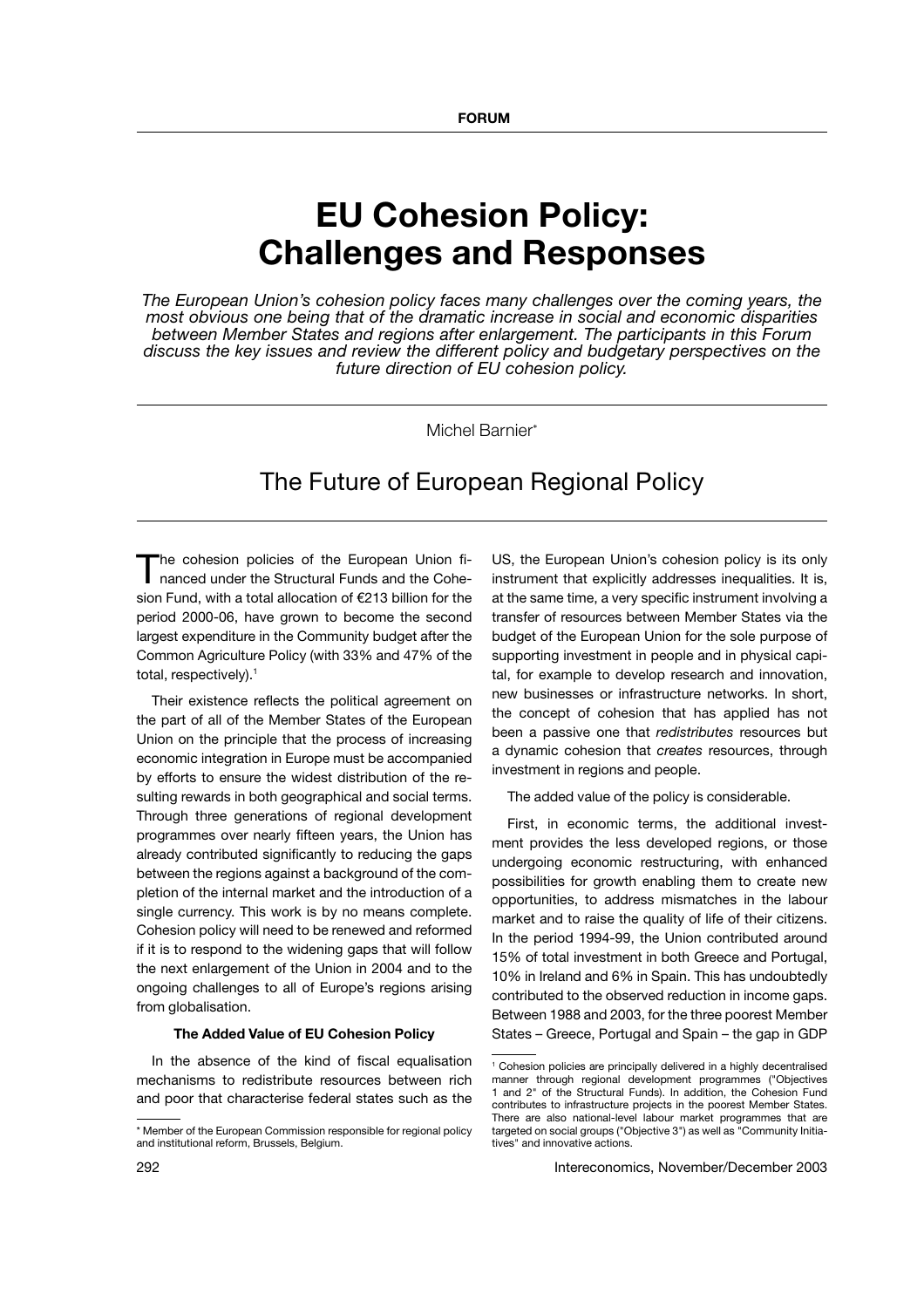per head with the rest of the Union closed by between 11 and 13 percentage points. In Ireland, of course, the catching-up has been even more dramatic, with a doubling of income per head over the same period.

Second, European Union regional policies contribute directly to improving both political and geographical integration. In physical terms, one of the major items of expenditure has been that to develop infrastructure networks, including transEuropean networks, in transport, telecommunications and energy. For example, between 1994 and 1999, some €14 billion was invested in developing transport links in the least developed regions. In addition to the physical links, regional policies have helped to create networks that bring people together across Europe breaking down the national, cultural and other barriers. Organising such cooperation across national boundaries is a matter that can only be undertaken effectively at the supranational level.

Third, European Union regional policies help to achieve European priorities, by ensuring that the necessary physical capacities are created in the Member States and regions enabling them to implement other policies such as those in the fields of research, education and training, information technologies, etc. They help to encourage more precision in public expenditure so that it is more compatible with the single market and the maintenance of a level playing-field, such as the provision of public goods, infrastructure and training. They also help to maintain sound national macro-economic balances easing the pressures, within the framework of the single currency, on national resources for regional development, economic restructuring, and job creation.

Central to achieving the added value of European cohesion policy is the regional development "programme". The programme sets out within a single coherent framework the targets, the process and the resources for investment in equipment, infrastructure and human resources taking into account the specific circumstances (strengths and weaknesses) of the regions. They cover the medium to long term, thus allowing interventions to be planned within a stable, multi-annual framework which is essential for the realisation of major investments, for the creation of national, regional and local partnerships, and for institutional and administrative capacity building. As a result of co-financing arrangements, the programmes lever in additional expenditure from national public and private sources, thereby creating a greater impact

Intereconomics, November/December 2003

on overall investment. Current experience suggests that each €1 from the EU budget attracts an additional €3 in national public and private contributions.

## **Reforming Cohesion Policy**

While the achievements have been considerable over the period since the introduction of a modern European cohesion policy in 1989, much remains to be achieved. Europe's regions face many challenges over the coming years, the most obvious being that of the dramatic increase in social and economic disparities following enlargement. In the new Europe of Twenty-Five, the gap in income (GDP) per head between the 10% of the population living in the most prosperous regions and the same percentage living in the least prosperous regions will more than double compared to the situation within the Fifteen. Income per head in Inner London (UK), the most prosperous region, will be nine times that in Lubelskie (Poland).

While reducing these gaps will be the top priority for cohesion policy in the future, the whole of the Union will face challenges arising from a likely acceleration in economic restructuring as a result of globalisation, the effects of the technological revolution, the development of the knowledge economy and society, an aging population and a growth in immigration.

It was against this background that, in March 2000, the Heads of State and Government of the Union meeting in Lisbon set out a strategy designed to make Europe the most successful and competitive knowledge based economy in the world by 2013. The strategy has several elements designed to encourage enterprise, innovation and research so that Europe and its regions are better equipped to deal with the effects of economic and social change. At the Göteborg Council in June 2001, the strategy was widened, adding a new emphasis on protecting the environment and achieving a more sustainable pattern of development.

In the face of this new economic, social and political agenda, European cohesion policy needs to undergo a significant reform. The overriding aim for the new planning period beginning in 2007 must be to arrive at a policy that achieves a greater mobilisation of unused resources as represented today by unemployment and lagging regional development. One example: unemployment rates exceed one-in-five, 20%, in 28 regions, mostly concentrated in the peripheral parts of current Member States as well as in regions in Bulgaria, Poland and Slovakia.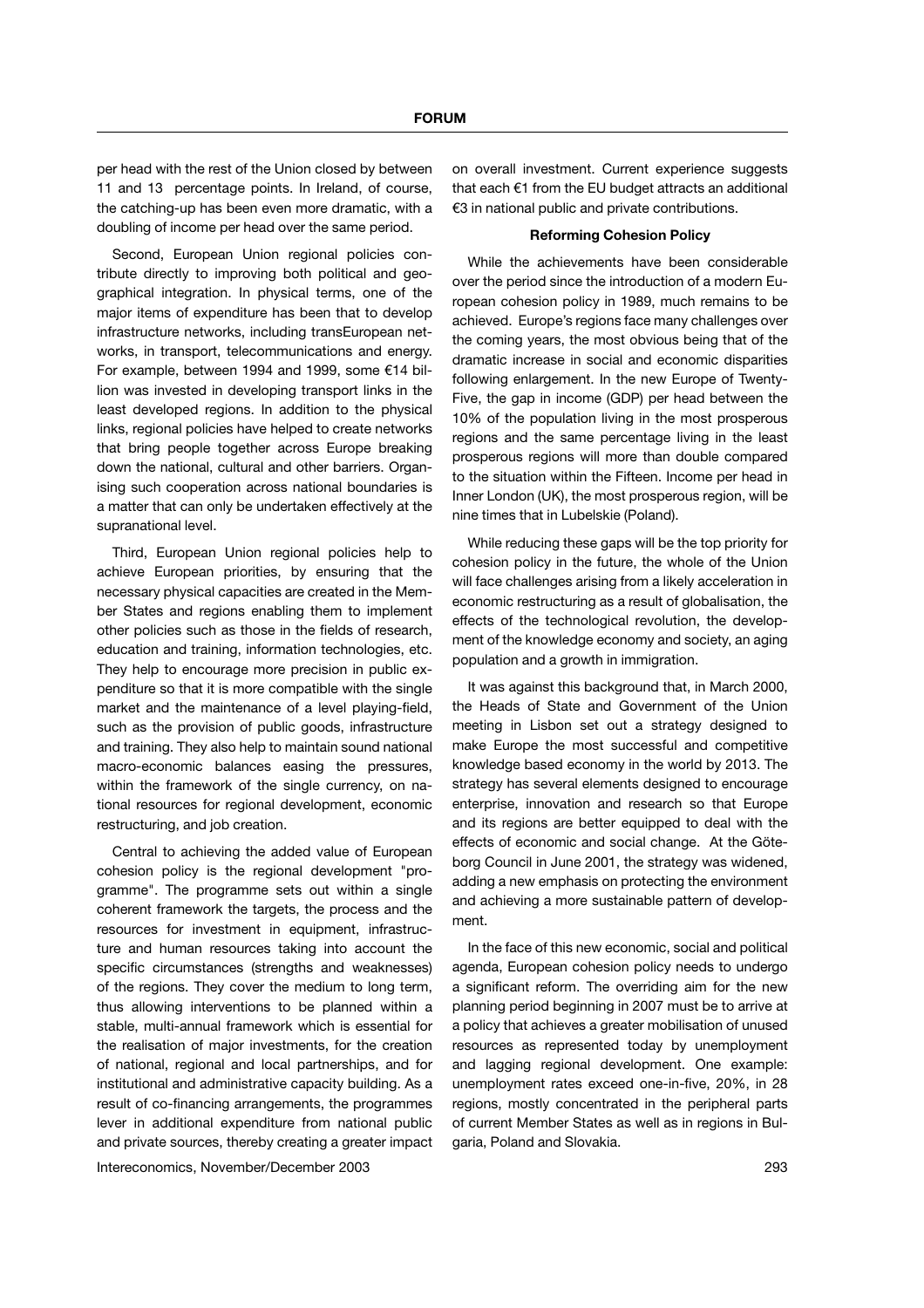## **The Structural Funds, 2000-06**

*Objective 1:* Helping regions whose development is lagging behind to catch up. Some fifty regions, home to 22% of the Union's population, or some 83 million inhabitants, are concerned and they receive 70% of the funding available; between 2004 and 2006, a further 73 million people will be covered by this category.

*Objective 2:* Supporting economic and social conversion in industrial, rural, urban or fisheries-dependent areas facing structural difficulties. 18% of the population in the EU15, or 68 million people, live in these areas, which receive 11.5% of total funding.

*Objective 3:* Modernising systems of training and promoting employment. Measures financed by Objective 3 cover the whole Union except for the Objective 1 regions, where measures for training and employment are included in the catching-up programmes. Objective 3 receives 12.3% of total funding.

Four Community Initiatives are aimed at finding solutions to problems common to a number of, or all, member states and regions, such as the development of cross-border, interregional and transnational cooperation, the support of innovative strategies in cities and urban neighbourhoods, the promotion of rural development initiatives, and the fight against discrimination in the labour market. These instruments absorb 5.35% of the Structural Funds' budget.

In recognition of the challenges, a reformed regional policy needs to address three main priorities:

- achieving *convergence* for the least developed Member States and regions of the European Union, mainly in the new Member States, also helping them to make a greater contribution to Europe's economic performance. This would include an emphasis on building institutional capacities as well as achieving the Lisbon and Göteborg agendas.
- improving *competitiveness* and employment in the other Member States and regions of the European Union, in particular to respond better to economic and social restructuring in the industrial, urban and rural areas, to address other handicaps and to increase competitiveness.
- promoting *cooperation*, building on the success of INTERREG, with a view to reinforcing the integration of the Union. Action should focus on integrated pro-

grammes managed by a single authority in pursuit of key Community priorities linked to the Lisbon and Gothenburg agendas. The main priority is crossborder cooperation, while additional options include programmes for transnational and inter-regional cooperation to promote harmonious and balanced development.

The main delivery mechanism must remain that of the regional development programme. Its integrated, decentralised approach cannot be replaced by some form of centralised project selection administered bureaucratically from Brussels, above the heads of the regions and the regional actors who have the specialist knowledge of needs on the ground. At the same time, the quality of the programme approach could be enhanced by a number of innovations.

First, the policy needs to become more concentrated. The major concentration of resources must remain on the poorest regions, with an emphasis on the new Member States. In addition, the programmes need to address strategic investments linked to the Lisbon and Göteborg objectives as well as, in the least developed regions, on institutional capacity building. Second, efficiency could be enhanced with improved incentives towards better performance. Project selection criteria, for example, could reflect the achievement of Lisbon/ Göteborg objectives. Thirdly, there is a need for more flexibility to enable adjustments to be made more readily during the life of the programme. One idea would be to retain at the centre a flexibility reserve, to be mobilised in the event of serious economic crises affecting a region or sector. Finally, European policies need to become more simple. While we need to be wary of those who criticise the European cohesion policy ostensibly on grounds of bureaucracy whereas their real agenda is one of reducing the Community budget, more could be done to simplify management. Even before the next period, the Commission has embarked on an exhaustive examination of ways of reducing the administrative charge associated with the management of the current programmes. For the future, the introduction of the principle of proportionality could help to link the administrative overheads to the financial importance of the programmes and/or of the Community co-financing. This would result in different degrees of decentralisation of financial and control functions. For the competitiveness strand the interventions should be less territorial, the emphasis shifting away from the micro-zoning of interventions in order to focus on the best strategy to improve the region.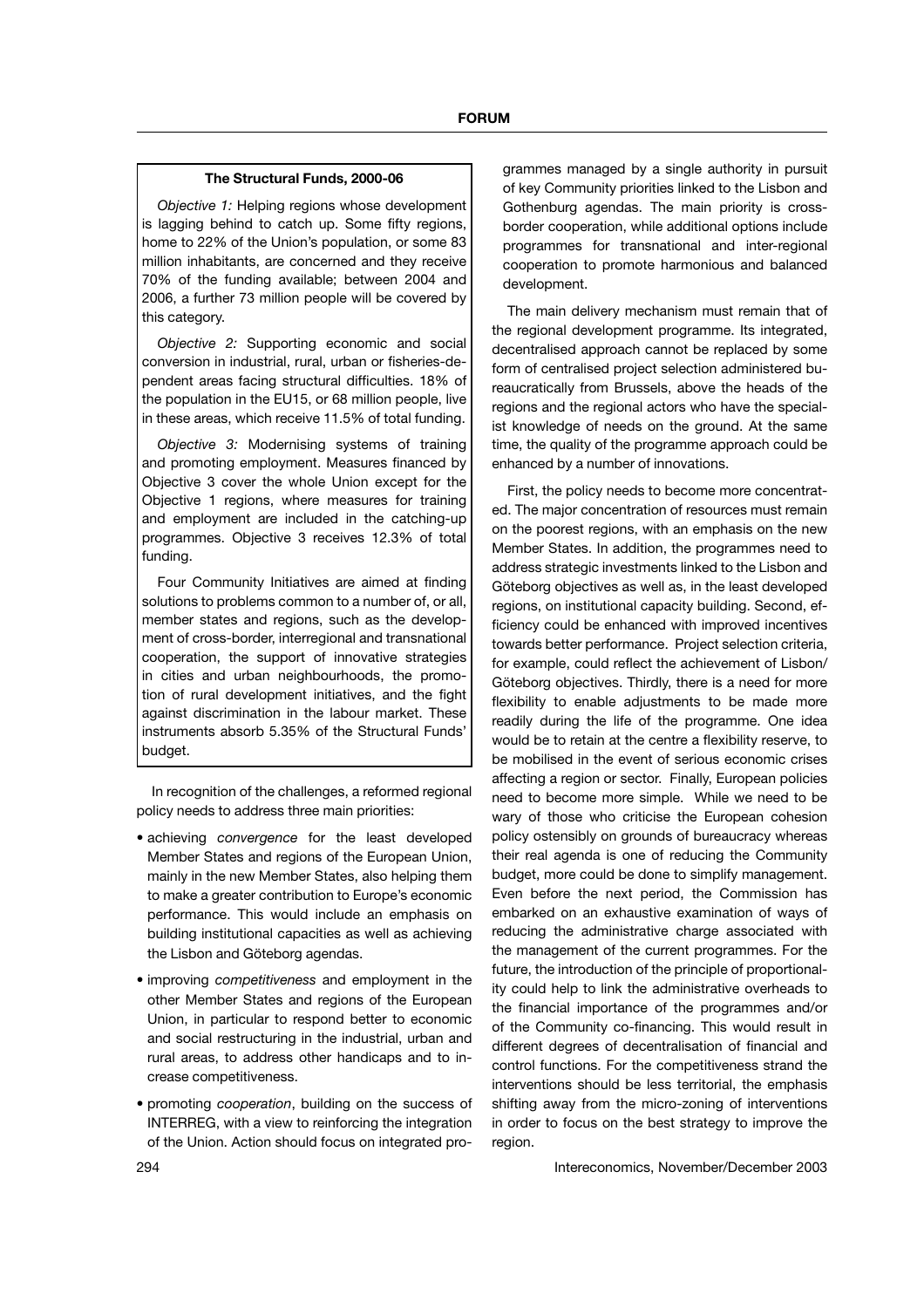Simplification also militates in favour of decentralisation and directly concerns the question of good governance in European cohesion policy. It concerns the involvement of the regions in the implementation of cohesion policies – for example, via a system of tripartite agreements between the Union, the Member State and the region. But in the future it should perhaps also create the conditions for the more active involvement of the regions, whatever their status, in the conception of these policies alongside the national administrations.

In that sense, the new policy could contribute decisively to the goal of a Europe for the regions.

Gerhard Stahl\* and Damian Lluna\*\*

## A Cohesion Policy for the Future

The European Union will enlarge next year and in-<br>tegrate new members coming mainly from Central and Eastern Europe, all of which are relatively poor and are expected to be large recipients of regional aid. In addition, the current fifteen Member States are about to negotiate the new financial perspectives to assure the financing of EU activities in the years to come. Expenditures for EU regional and employment policy or – as it is often called – EU cohesion policy are the second largest part of the EU budget, covering around 35 % of the total.

In March 2000 in Lisbon, the European Council set the goal of making the Union the most dynamic, competitive, sustainable, knowledge-based economy, enjoying full employment and strengthened economic and social cohesion by 2010. It was the intention of the European governments to face the problem of economic stagnation in the EU in the 1990s. This "Lisbon Agenda" also influences the future direction of EU cohesion policy.

Now is the crucial time to ask some fundamental questions:

- what is the purpose of the EU cohesion policy?
- how can it best contribute to growth and employment?
- can we expect that the European Internal Market will automatically lead to the convergence of Member States and regions or will the integration of national markets lead to increased regional concentration?

In January 2003, the European Commission presented the Second progress report on economic and

social cohesion,<sup>1</sup> in which it analysed the current situation in the EU and the main challenges posed to EU cohesion policy by enlargement.

The document was followed by a series of initial positions on the matter by most of the Member States.<sup>2</sup> The European Parliament,<sup>3</sup> the Committee of the Regions<sup>4</sup> and the Economic and Social Committee<sup>5</sup> also responded to the proposals of the European Commission. The President of the European Commission also presented a report in July made by a high level group of economic experts led by the Belgian economist, André Sapir. This report, known since then as the Sapir report, not only concerned cohesion policy, as its aim was to offer a wider proposal to stimulate the growth of the European Union, dealing with issues such as the completion of the Internal Market and the Growth and Stability Pact. Nevertheless, the report, which defended a whole redistribution of the EU budget, also contained some conclusions on EU cohesion policy and made some proposals for reform.

The Committee of the Regions, as the EU institution representing the regional and local authorities of the EU, is very concerned by the outcome of this debate. In several opinions and studies, $6$  it has shown a picture

<sup>\*</sup> Director for Consultative Work, Committee of the Regions, Brussels, Belgium.

<sup>\*\*</sup> Administrator, Committee of the Regions, Brussels, Belgium.

Intereconomics, November/December 2003

<sup>&</sup>lt;sup>1</sup> European Commission: Second progress report on economic and social cohesion, COM (2003) 34 final, Brussels, 30 January 2003.

<sup>&</sup>lt;sup>2</sup> The positions of most of the Member States regarding cohesion policy can be found on the web page: http://europa.eu.int/comm/ regional\_policy/debate/contri\_member\_en.htm.

<sup>&</sup>lt;sup>3</sup> European Parliament: Report on the Second progress report on economic and social cohesion, Rapporteur: Kastorakis, Brussels, 2 September 2003.

<sup>4</sup> Committee of the Regions: Opinion on the Second progress report on economic and social cohesion, CDR 391/2002 final, Rapporteur: Schneider, Brussels, 2 July 2003.

<sup>5</sup> Economic and Social Committee: Opinion on the Second progress report on economic and social cohesion. ECO 104, Rapporteur: Barros Vale, Brussels, 16 July 2003.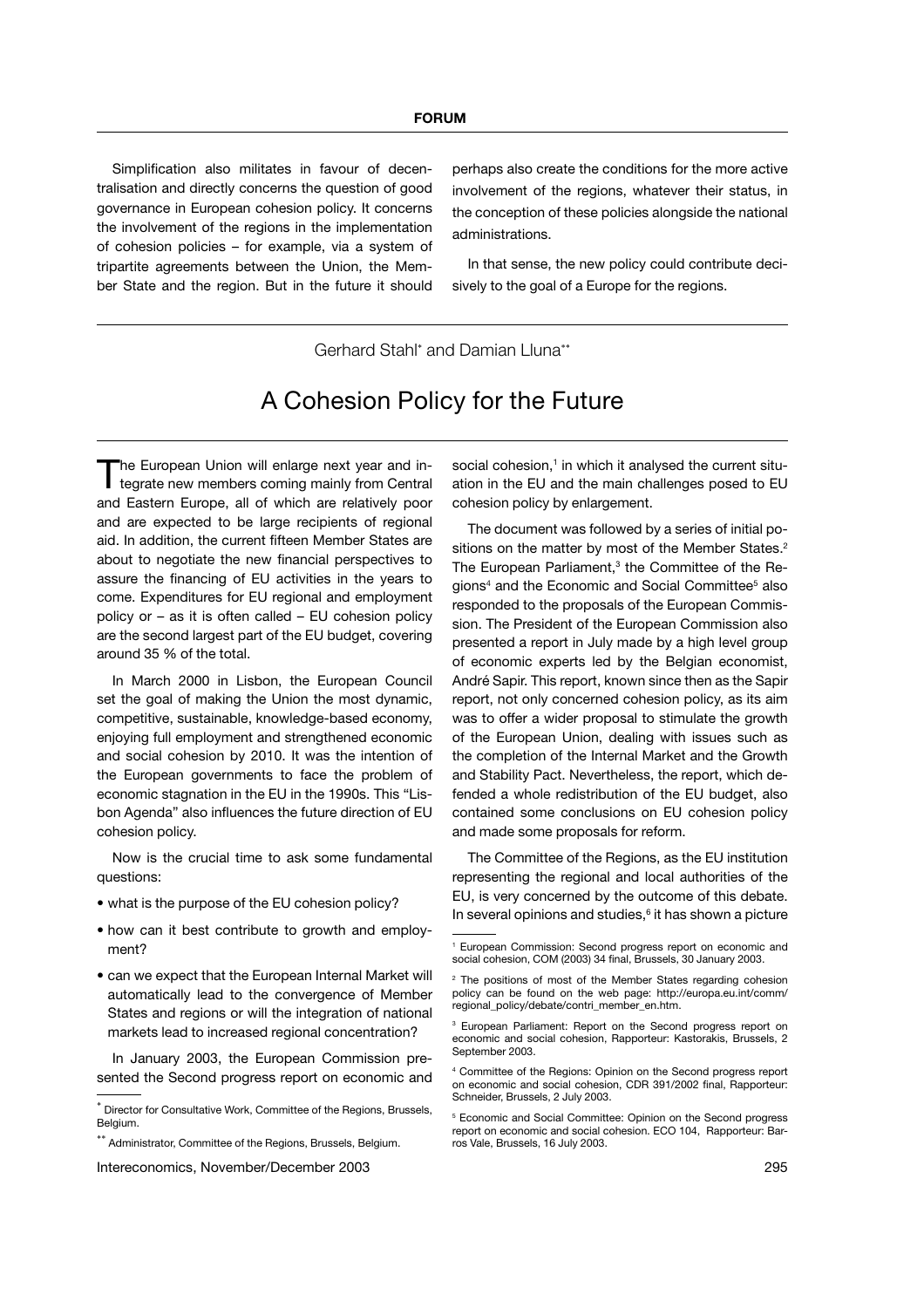### **FORUM**

| Table 1                                                                    |
|----------------------------------------------------------------------------|
| Financial Programming 2000-2006 by Obiective (without performance reserve) |
| current prices (euro)                                                      |

|                              | 2000     | 2001     | 2002     | 2003     | 2004     | 2005     | 2006     | <b>Total</b> |
|------------------------------|----------|----------|----------|----------|----------|----------|----------|--------------|
| <b>Objective 1</b>           | 17.172.4 | 20.832.0 | 21,329.6 | 21.577.1 | 19.896.1 | 20.122.1 | 20.069.7 | 140.999.0    |
| <b>Objective 2</b>           | 2.815.6  | 3.613.0  | 3.729.8  | 3.651.8  | 3.220.8  | 3.140.8  | 3.057.2  | 23,229.0     |
| Objective 3                  | 3.504.5  | 3.574.5  | 3.646.0  | 3.718.9  | 3.439.3  | 3.508.0  | 3.578.2  | 24.969.4     |
| FIFG outside Objective 1     | 156.4    | 164.0    | 168.9    | 171.9    | 158.9    | 161.9    | 166.0    | 1,148.0      |
| <b>Community Initiatives</b> | 0.2      | .607.3   | 1.783.6  | 1.866.0  | 1.912.2  | .957.9   | 1.971.8  | 11,099.0     |
| <b>Total</b>                 | 23.649.1 | 29.790.8 | 30.657.9 | 30.985.7 | 28.627.3 | 28.890.7 | 28.842.9 | 201.444.4    |

Source: European Commission: Budget General Directorate.

of cohesion in the EU, and following a long debate the Committee was the first EU institution to present an overall position on the future of EU cohesion policy and to discuss it with representatives from regions all over Europe. On 5 and 6 May 2003, the Committee of the Regions organised a conference in Leipzig on the future of cohesion policy. Six hundred participants from EU regional and local authorities attended the conference, which issued a Declaration $7$  on the future of EU cohesion policy.

This article will present some basic facts on EU cohesion policy. It will then analyse the different proposals for a cohesion policy for an enlarged EU.

#### **Basic Facts about EU Cohesion Policy**

The economic and social cohesion of the EU has been an objective established in the Treaties since the creation of the EU. Article 2 of the Treaty sets out that one of the objectives of the EU is to achieve "a harmonious, balanced and sustainable development of economic activities" throughout the Community.

This objective was reflected in the creation of the European Social Fund in 1958, the embryo of the current cohesion policy. This policy was developed and completed with the different enlargements of the EU. The first enlargement was accompanied by an EU regional policy with the creation of the European Regional Development Fund. The "Southern enlargement" in the 1980s reinforced and widened this policy, increasing substantially its instruments and resources. The result was the introduction of a section on economic and social cohesion in the Maastricht Treaty (articles 158- 162) and the creation of the Cohesion Fund.

The cohesion policy in its current form was designed for the period 1994-1999. It was reformed at the Berlin Summit of 1998, at which Member States agreed on the general guidelines for the period 2000-2006 on the basis of the proposals presented by the Commission in the Agenda 2000 document. Table 1 shows the allocation of financial resources for this period.

The current EU cohesion policy is structured by a series of instruments and objectives. Its basic principles are multi-annual programming, coordination and additionality. The main instruments of EU cohesion policy are the Structural Funds (ERDF, ESF, EAGFF and FIFG) and a number of Community Initiatives (IN-TERREG, URBAN, EQUAL and LEADER).

The Structural Funds are allocated on a territorial basis, except the Objective 3 regarding the whole territory of the Europan Union (with the restriction of the areas yet belonging to the Objective 1 eligible territories). The Funds (€195 billion) are concentrated on a number of clearly defined priorities.

- Objective 1 covers action in least developed regions with a GDP per head of 75% below the EU average. These regions represent 22% of the EU population and receive 70% of the total budget of the Structural Funds.
- Objective 2 assists economic and social conversion in areas experiencing structural difficulties. 18% of the population of the Union lives in such areas, which receive 11.5% of the Structural Funds.
- Objective 3 promotes the modernisation of the training systems and the creation of employment outside the Objective 1 regions. Objective 3 represents 12.3% of the Structural Funds budget.

The Cohesion Fund (€18 billion) is allocated on a national basis, as its beneficiaries are the Member

<sup>6</sup> "Territorial cohesion in Europe", COR studies 6/2002, Brussels, October 2002; Committee of the Regions, op. cit.; Committee of the Regions: Outlook report on Governance and simplification of EU Structural Funds, CDR 389/2002 final, Rapporteurs: Fitto and Van Cauwenberghe, Brussels, 2 July 2003.

<sup>&</sup>lt;sup>7</sup> Leipzig Declaration on the Future of European Union Cohesion Policy, Leipzig, 5 and 6 May 2003.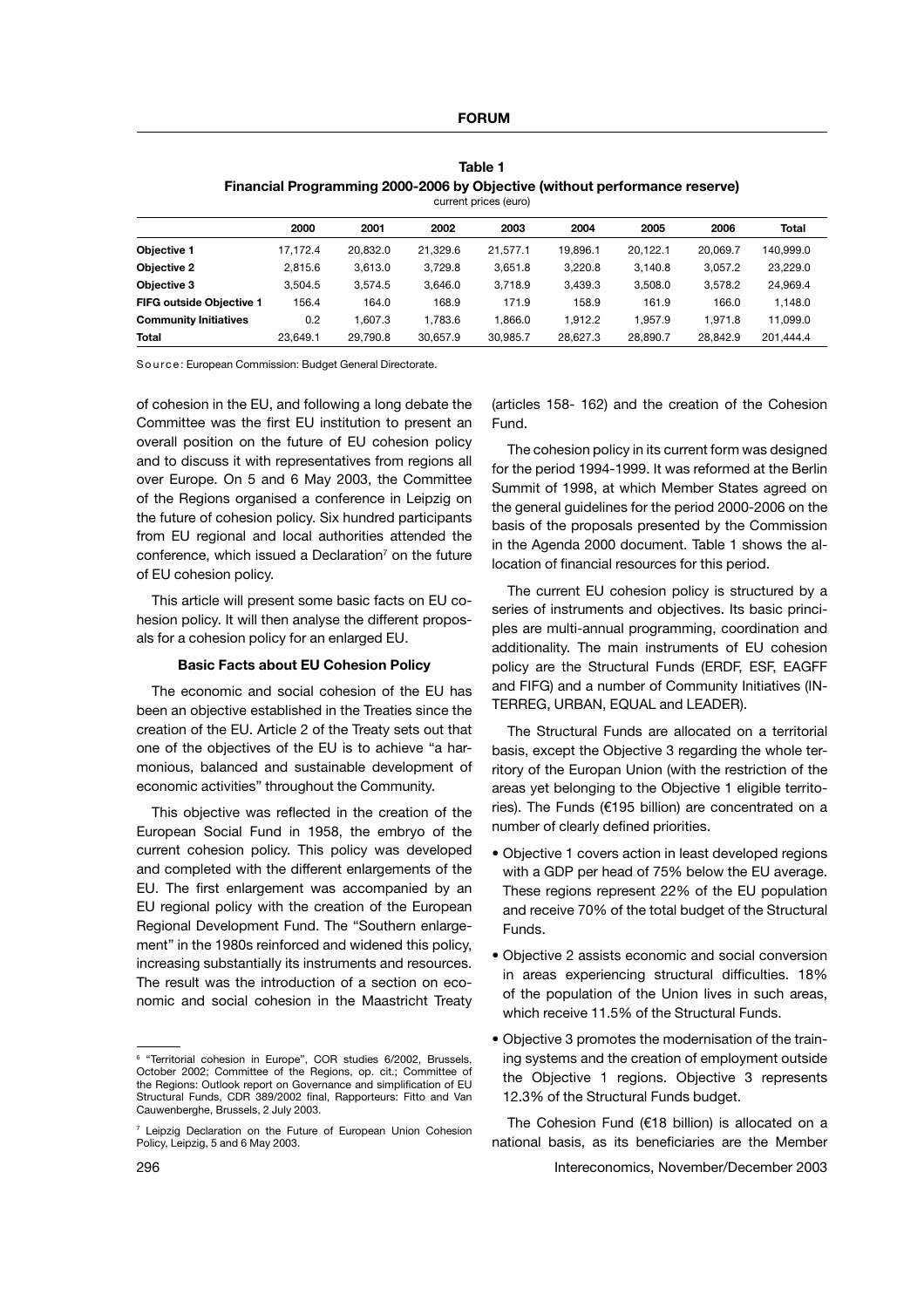States whose GDP is below 90% of the EU average. The allocated resources finance projects in the environmental and transport sector.

### **The Current Situation of Cohesion in the EU**

There is almost unanimous agreement in recognising that EU cohesion policy has played an important role in the efforts by the less developed countries of the EU at convergence to EU levels. In this regard, economic and social data supports the idea that convergence between Member States is happening.

In the three least prosperous Member States (Greece, Portugal and Spain), the income per capita rose from 68% of the EU average in 1988 to 79% in 1999. Ireland, as the fourth of the cohesion countries, was especially successful, as it has passed from being the poorest EU Member State at the end of the 1980s (64% of the EU average) to an exceptional position in 2001 (118% of the EU average). This trend has been confirmed in the past three years. Regarding the levels of employment growth, the cohesion countries have performed better than the EU average.

Nevertheless, this approach does not take into account fully the principles set down in the Treaties. In fact, article 158 states, "In particular, the Community shall aim at reducing disparities between the levels of development of the various regions and the backwardness of the least favoured regions or islands, including rural areas." This reflects a more complicated idea of cohesion stated in the Treaty, not only based on purely economic (divergences on economic performance) and social cohesion (differences of income between individuals), but an aspiration to a certain degree of territorial cohesion of the EU.

This concept of territorial cohesion (already present in article 16 of the Treaty) was developed by the European Spatial Development Perspective, agreed by Member States in the Potsdam Council in May 1999,<sup>8</sup> and used in the Commission's Second Report on Economic and Social Cohesion in the EU.

This approach demands the analysis of a series of cross-cutting factors of divergences between the regions and territories of the EU. Besides its economic performance, levels of employment, other factors determining the competitiveness of the regions like infrastructure, remoteness and specific territorial conditions have to be taken into account.

When we analyse cohesion from this approach, the picture is very different as it shows that differences remain and even tend to increase. We could conclude in this regard that while convergence between Member States is taking place effectively, territorial cohesion is far from being achieved.

Regarding GDP per capita at Purchasing Parity Standard (PPS) levels (considered the best criteria for evaluating the performance of countries and regions), whilst differences in GDP per capita levels between Member States have decreased, GDP levels have tended to diverge across regions, increasing inequalities between regions within Member States.<sup>9</sup>

In terms of unemployment rates, the disparities are still quite pronounced, varying from a 2.3% in regions where rates were lowest to 19.7% in those regions where rates were the highest. Differences remain very high within Member States, especially in Italy. In this case, the difference between the region with the lowest rate (Trentino-Alto Adige) and the region with the highest rate (Calabria) exceeds 21 percentage points.

The data regarding the factors determining the competitiveness of regions also show that there are considerable disparities among the regions of the EU. In particular, the European Commission estimates that "indicators of technological advance confirm a picture of lower activity relating to technological innovation and the growth of the knowledge economy in the Southern Member States, compared to the Northern Member States".<sup>10</sup>

In this regard, the data show a divide between regions concerning the level of patent applications, employment rates in the high tech sector and R&D expenditure. There is a correlation between these three indicators, thus indicating that regions with higher R&D expenditure (especially in the private sector) have bigger rates of patent applications per capita and higher rates of employed people in the high tech sector.

This idea is also underlined by the Sapir Report, which in a wider perspective notes that the differences in growth rates between the EU and the United States in the 1990s lie basically in the lack of adaptation to the knowledge economy by the EU compared to the USA. The Sapir report also identifies the differences in the high tech sector as a factor of divergence between regions in the EU.

<sup>&</sup>lt;sup>8</sup> European Spatial Development Perspective, agreed by Member States in the Potsdam Informal Council of Ministers responsible for Spatial Planning in May 1999, published by the European Commission.

<sup>9</sup> European Commission: Second progress report ..., op. cit.

<sup>10</sup> Ibid.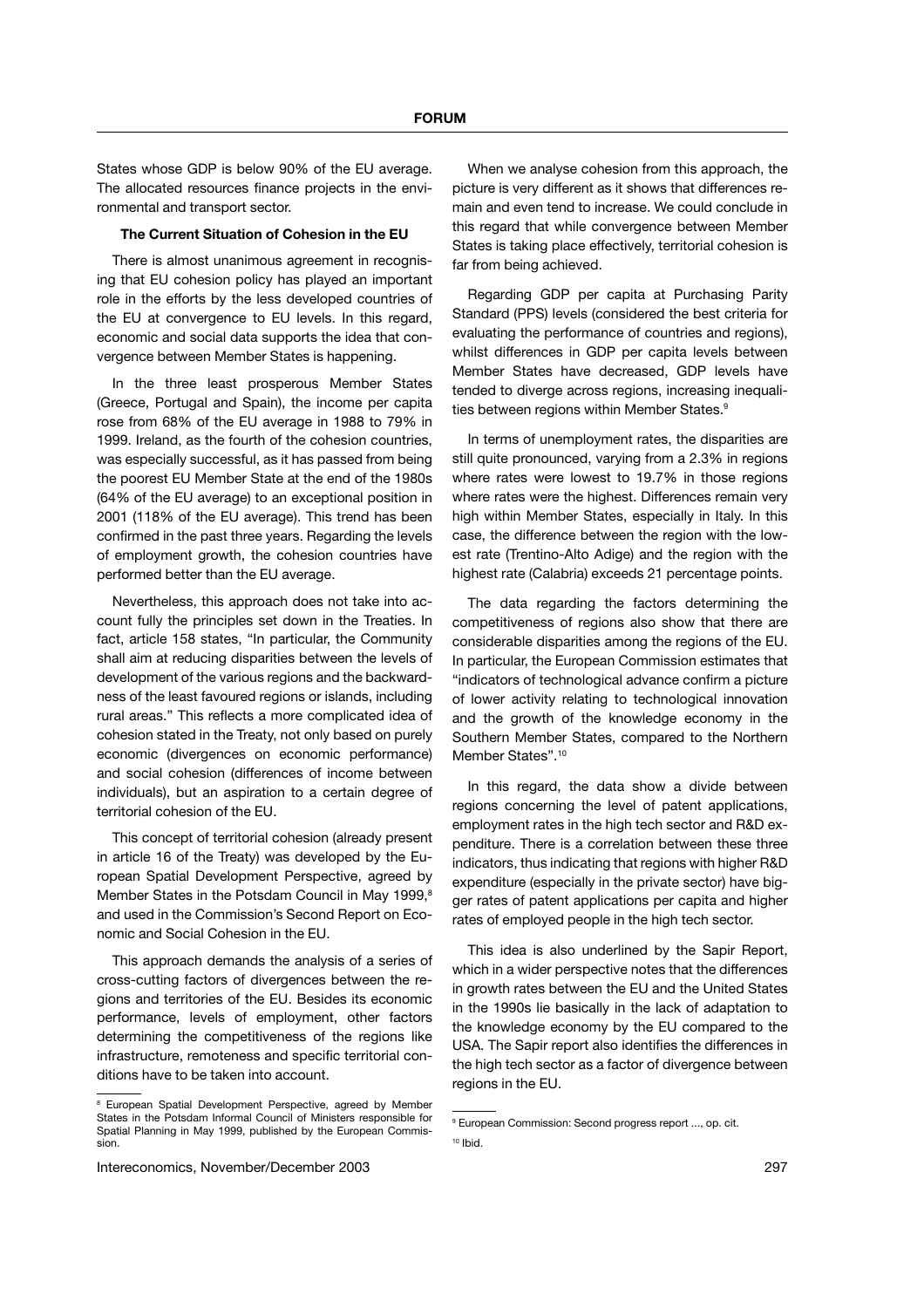Another important factor stated in the Sapir report is the quality of the local administration. The low quality of the administration in less developed regions would be also a factor explaining the gap, as these regions would also find it difficult to spend the EU funds allocated to them.

In this sense, the indicator used is the "disbursement ratio", or the difference between the EU money allocated to a country and the actual amount effectively paid. For Objective 1 regions, the EU average ratio in the period 1994-1999 was 79%, but the figures ranged from 67% in Italy, through 81% to 87% in Spain, Ireland and Greece to a maximum of 90% in Portugal.

## **The Challenge of Enlargement**

If the current situation is one of persisting and even increasing disparities between regions in the EU, these disparities will experience a critical increase with EU enlargement. In fact, this will constitute a real challenge to the internal cohesion of the EU. Several factors have to be considered.

- The economic disparities within the EU will grow significantly. As the Commission indicates, "the gap in GDP per capita between the 10% of the population living in the most prosperous regions and the same percentage living in the least prosperous regions will more than double compared with the situation of the EU 15".11
- There will be a geographical shift in the pattern of disparities. The enlargement will increase the number of people living in regions below the 75% EU GDP average level. In an enlarged EU, 25% of the total population will live in regions with a per capita GDP below 75% of the EU average, which means 116 million people will live in Objective 1 regions. Six out of ten citizens living in Objective 1 regions will be living in regions in the candidate countries. This is an important change compared to the current situation in the EU15, where 68 million people live in Objective 1 regions, 18% of the total population of the EU15.
- The employment situation will significantly worsen. Enlargement will worsen the employment situation in the EU, as candidate countries have declining employment rates and high long-term youth unemployment rates. The Commission estimates (taking into account these facts) that three million jobs will have to be created in the candidate countries in order to

align the level of the new Member States with that of the rest of the EU.

However, these arguments have to be weighed against the expected economic benefits that the enlargement process will bring. In this regard, there is a broad consensus in considering that enlargement will increase the economic growth of the EU, especially in the new Member States. Nevertheless, these benefits will be unevenly distributed across the EU.

Some authors<sup>12</sup> argue that the central and northern regions will reap most of these benefits in the short term, due to the concentration of economic activities in these areas of the EU. The loss of Funds in existing Member States' regions can also add more problems and undermine the efforts at convergence undertaken in past years.

The enlargement will also underline the problems regarding the capacity of the administrations to manage the Funds. Although all the new Member States already have experience in dealing with European cohesion instruments (ISPA, SAPARD, PHARE), which was not the case in previous enlargements, a significant effort will have to be made in these countries in order to use the funds they receive successfully.

#### **Proposals for Reform**

There seems to be broad agreement on the need to reform the existing EU cohesion policy. However, there are many different visions concerning the way this reform should be done.

The European Commission and the Committee of the Regions, as well as the majority of Member States.<sup>13</sup> have stated the need for a continued significant effort by the EU regarding cohesion policy, in what we can call the *cohesion approach*.

Other Member States (notably the UK and the Netherlands) defend a different perspective, demanding the devolution of cohesion policy to the Member States. The Sapir Report, although in a wider perspective of boosting economic growth in the EU, could also be included in this second perspective, which we shall call the *convergence approach*.

We shall examine the different proposals for a reformed cohesion policy according to these two different approaches.

 $12$  Harvey  $Armstrong$ , Jim Taylor: Regional economics and policy, Oxford 2000, Blackwell.

<sup>13</sup> Conclusions of the Informal Council of Ministers for Regional Policy, Rome, 20 October 2003.

 $11$  Ibid.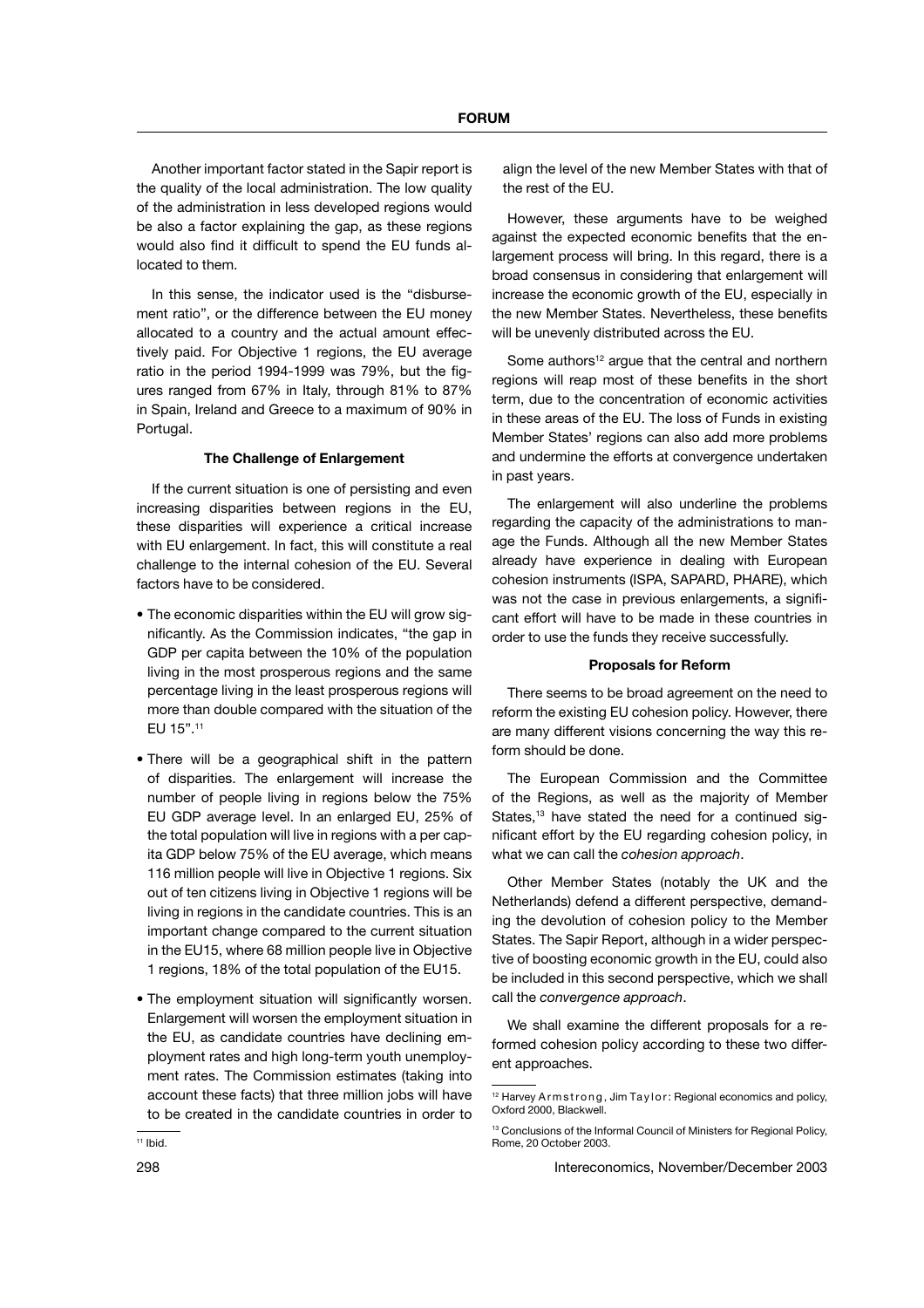#### **The Convergence Approach**

What we here call the convergence approach is based on the assumption that the best way to deal with the problems of regional disparities is not an action at EU level but, according to the principle of subsidiarity, the devolution of this task to the Member States. According to this view, EU cohesion policy should concentrate on helping the new Member States to converge with the EU average, leaving the burden of dealing with regional differences to the level of the national state.

This is the approach supported by the UK Government in its document "EU framework for a devolved regional policy".14 This document, elaborated by a wide discussion in the country, states that "it is both fair, and the most effective use of funds, to concentrate the EU's limited financial resources on the poorest Member states, where they will add most value", while concentrating the efforts of the EU on the achievement of the objectives of the Lisbon Agenda.

The Sapir report shows some similarities with this position, although it tries to deal with a far wider range of issues. In general, the Sapir report states that the EU's main effort should be the promotion of growth. In this regard, the EU budget should be reformed and reoriented in order to be better able to face this problem. Thus, the report defends a radical reform of the structure of the EU budget, which would be composed of three funds:

- a *Growth Fund*, focused on the objective of boosting the growth of the EU economy. This should primarily finance EU policies on research  $-$  with the aim of realising the European research area – education and training, and investment in infrastructure, primarily the Transeuropean Networks of Transport.
- a *Convergence Fund*, devoted to help the convergence process of the new Member States and the lagging areas of the old Member States. This Fund would also finance a phasing out for certain macroregions of the current EU members. The money would be allocated to physical and human infrastructure investments and institution building.
- a *Restructuring Fund*, aimed at helping displaced workers in general, an aid for the restructuring of the EU agricultural sector and a phasing out for the activities currently covered by the CAP.

Intereconomics, November/December 2003

This structure would leave unchanged the total budget of the EU dedicated to social and economic activities at about 1%, which is equivalent to what is foreseen in the current financial perspectives for the period 2000-2006. Of this 1%, 0.45% would be allocated to the Growth Fund, 0.35% to the Convergence Fund and 0.20% to the Restructuring Fund.

This proposal could in fact facilitate a radical shift in the current EU cohesion policy, taking some of the arguments of the advocates of a "renationalisation" of EU cohesion policy, although maintaining an important EU effort for the convergence of the new Member States. These changes would be justified by the need to concentrate the budget according to concrete objectives and according to the principle "one fund, one objective", with a major effort directed to the growth fund and the achievement of the objectives of the Lisbon agenda.

The proposals of the report raise some questions. First, the report raises the question of the structure of the Convergence Fund. The current cohesion policy of the EU already has a quite complex architecture of actions and tools (Objectives, Funds etc.) and the report does not much clarify the possible structure of this Fund and the activities it would finance.

Secondly, regarding implementation, the report seems to leave the sole responsibility to the Member States. We consider this to be one of the weakest points of the report, as it fails to take into account the positive role of regional and local authorities as agents for regional development.

#### **The Cohesion Approach**

The cohesion approach is based on the idea that, according to article 158 of the Treaty, "the Community shall aim at reducing disparities between the levels of development of the various regions and the backwardness of the least favoured regions or islands, including rural areas". According to this mandate, the cohesion approach states the need for a cohesion policy at EU level, rejecting any proposal for its renationalisation.

 The Committee of the Regions shares this approach. It has stressed several times the need for the continuation of the cohesion policy as a Community policy, rejecting the devolution of this policy to Member States.<sup>15</sup> The Committee sees cohesion policy as an essential element of solidarity in the EU, and an in-

<sup>14</sup> Government of the United Kingdom: An EU framework for a devolved regional policy, London, March 2003.

<sup>&</sup>lt;sup>15</sup> Leipzig Declaration, op. cit.; Committee of the Regions: Outlook report on Governance ..., op. cit.; Committee of the Regions: Opinion on the Second progress report ..., op. cit.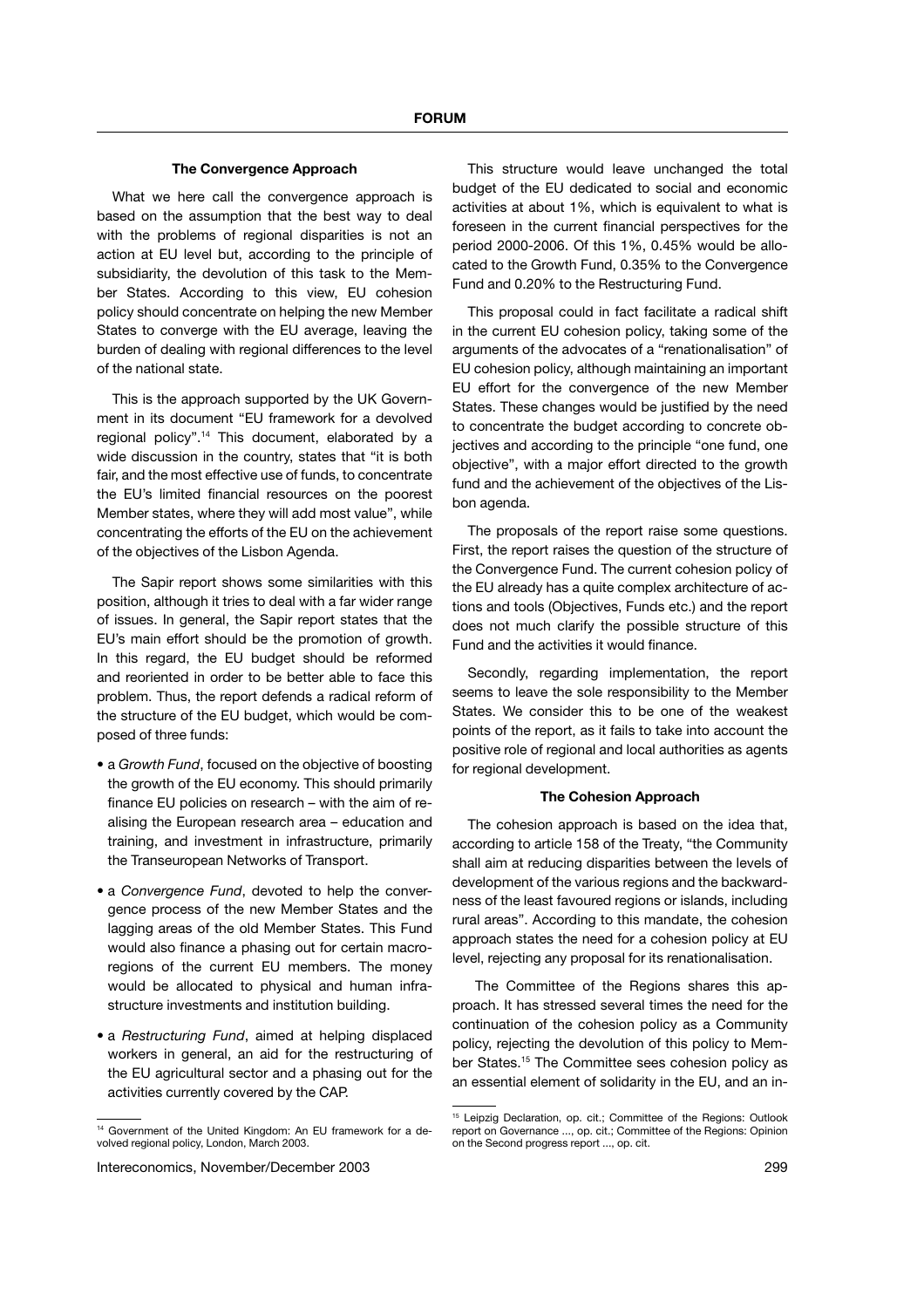dispensable instrument for achieving cohesion among the regions of the EU.

According to this vision, the future EU cohesion policy should be placed on the following basis.

- *Actions regarding the least developed regions.* There seems to be a broad consensus among all the actors on the need to concentrate the allocation of the resources on the poorest regions, defined as the regions with a GDP of less than 75% of the EU GDP average. This was a main guideline proposed by the Commission in the Second progress report on economic and social cohesion, and this proposal appears to have the consensus of all Member States. The Committee of the Regions has stated the need for this concentration of resources in the poorest regions. It also endorses the idea of a compensation for regions affected by the statistical effect<sup>16</sup> and a phasing out for the regions leaving the Objective 1. As well, special treatment should be given to ultra peripheral and less populated areas that face structural constraints. The Committee strongly feels that without this compensation, a negative political message about enlargement would be sent to all those regions of the EU. All these actions would continue to be covered by a new Objective 1, which would be allocated around 80% of the cohesion budget.
- *Actions outside the least developed regions.* The Committee of the Regions has supported the need for the continuation of a cohesion policy covering all the regions of the EU. Nevertheless, it supports a shift towards a more flexible policy focused on the factors determining the competitiveness of the regions. The latest news from the Commission points in this direction for a future Objective 2, which would contain a kind of menu of political priority areas to be chosen by Member States, which would also have the freedom to determine the regions covered by the new Objective 2. These areas would be sustainable environment and risk prevention, adaptation to the knowledge economy and information society. This new Objective 2 would be complemented by an Objective 3 focused on the implementation of the European employment strategy, which would be managed by Member States and cover all the regions of the EU.

• *Regional cooperation.* The INTERREG programme has until now financed a wide range of cooperation among European regions, allowing partnerships at a cross-border, interregional and transnational level. We think that it has succeeded in creating an important network of actors throughout the EU, which share know-how on many different issues. That is why the Committee supported the proposals of the Commission for the continuation of this programme in the future cohesion policy of the EU.

Obviously, the different views on the allocation of resources mean different financial needs of cohesion policy in an enlarged EU. The European Commission, in the Second progress report, fixed 0.45% of the EU GDP as the minimal basis for maintaining a true cohesion policy at the EU level. This option has also been endorsed by the Committee of the Regions, which thinks that it would be impossible to maintain a cohesion policy with fewer financial resources.

But one of the most important issues of the debate concerns the implementation and governance of the cohesion policy. There is a consensus on the need for the simplification of the cohesion policy, reducing the number of the existing Funds and allowing a more flexible implementation of the EU cohesion policy. The cohesion approach thus shares the need for a significant reform of the management system of cohesion policy.

In this regard, the Committee of the Regions has taken the initiative. In order to prepare the outlook report on "Governance and simplification of Structural Funds",17 the Committee undertook a survey on this issue, collecting the opinion of many regional authorities involved in the management of cohesion policy. Thanks to this study it was the first EU institution to present a proposal on a new mode of governance for the EU cohesion policy.

The conclusions of the report reflect the general view that the instruments of cohesion policy should be simplified and reduced, allowing its better management. Second, the regions should be much more involved in all the phases of the cohesion policy (conception, implementation, control, evaluation). The Committee also supports the role of the Commission as the coordinator of this policy, as the practitioners see this element as an important added value of an EU cohesion policy.

<sup>&</sup>lt;sup>16</sup> These are the regions belonging to current Member States that are now eligible under Objective 1 and which, not having completed the process of economic convergence, could become ineligible just as a result of the decline in average per capita GDP in the enlarged EU. According to the data of the European Commission, 18 regions with a population of 21 million people could be in this situation in 2007.

<sup>17</sup> Committee of the Regions: Outlook report on Governance ..., op. cit.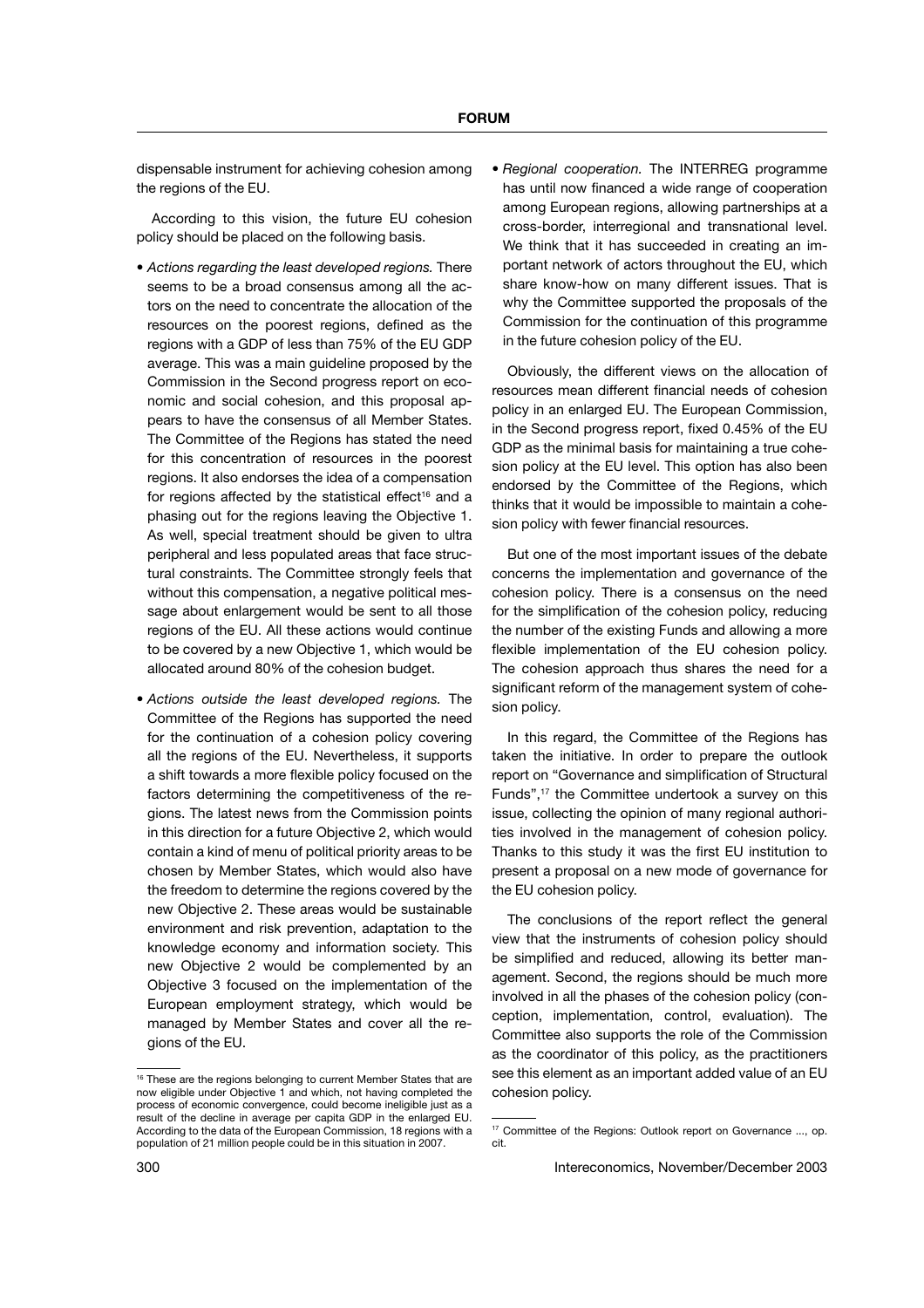In fact, it is one of the conclusions of ex-post evaluation reports of the Objective 1 and Objective 2 interventions in the period 1994-1999. These evaluations<sup>18</sup> show that the EU cohesion policy has favoured the introduction of a more integrated approach in the design and implementation of regional policy in the countries of the EU, encouraging the launch of local and regional strategies for regional development throughout the EU.

We think that this is one of the most important things that EU cohesion policy has achieved, as it has encouraged Member States and regional and local authorities to develop regional and local strategies for growth and competitiveness which have an effective impact on the growth of the EU as a whole.

This also reflects the philosophy behind the Lisbon Strategy, which recognises the great need for growth strategies designed and implemented at the local and national levels but responding to objectives fixed by the EU, the European Commission being in charge of the evaluation of the results. In this regard, the Lisbon strategy introduces an interesting notion of multi-level governance into the European Union,<sup>19</sup> which could be reinforced in the future cohesion policy of the EU.

This empowerment and increased responsibility of local and regional actors for their development will need further encouragement after enlargement. Therefore, the new cohesion policy should be based on the principle of co-responsibility among all the actors involved (EU, national and regional and local levels).

## **Conclusions**

This article attempts to draw a picture of cohesion in the EU, identifying the main issues and presenting the main positions in the debate on the future of cohesion policy after 2006. In this sense, we have identified two main approaches to this issue, which we have called the "convergence" and the "cohesion" approaches respectively, and which have quite different proposals for EU cohesion policy after 2006.

The Committee of the Regions has made the case for the cohesion approach, which recognises the need for reform of the current EU cohesion policy but rejects the proposals for devolution of this policy to the Member States. On the contrary, EU cohesion policy

Intereconomics, November/December 2003

should continue in order to tackle the important challenges that the EU will face in the future.

The first challenge relates to enlargement. Territorial imbalances will increase significantly after enlargement, and therefore cohesion policy should be reinforced in its ambitions and its tools and not the contrary.

Secondly, the EU is facing a period of stagnation of economic growth and the Sapir Report is correct in stating the need for further EU investment in the sectors reinforcing the competitiveness of the EU. Recently, the European Council has endorsed the Initiative for Growth<sup>20</sup> presented by the European Commission. This Initiative proposes launching a series of EU projects in the research and transport sector in order to reinforce the competitiveness of the European economy in the long term. The opinions of the Committee of the Regions underline that the EU cohesion policy also constitutes a major instrument to boost the growth of the European economy. Its reform could improve this contribution, by more effectively linking the objectives of cohesion with those of the Lisbon agenda.

Finally, the Draft Constitutional Treaty elaborated by the European Convention $21$  amended article 3 of the EU Treaty by introducing territorial cohesion (jointly with economic and social cohesion) as one of the objectives of the EU. The new article 158 also reflects this territorial dimension of EU cohesion policy, reinforcing the mandate of the EU to act together with Member States against inequalities among the territories of the EU.

In fact, cohesion policy has always been a complementary balance of the Single Market and the Economic and Monetary Union. Whilst the Single Market meant an increase of liberalisation and competition in order to boost economic growth, cohesion policy has been the instrument created to ensure that all the countries and territories would benefit from the economic advantages of a Single Market.

Thus, cohesion policy should ultimately be seen as an instrument for the deeper integration of the European Union, a Union that is not only an economic project, but also a social, cultural and political one. The question is that of finding a consensus for a European model of society which is based on economic growth, competitiveness and solidarity at the same time.

<sup>18</sup> European Commission, Directorate General for Regional Policy: Report: ex-post evaluation of Objective 1 programmes, Brussels, June 2003, http://europa.eu.int/comm/regional\_policy/sources/docgener/ evaluation/doc/obj1/synthesis\_final.pdf.

 $19 M$ . I. Rodrigues (ed.): The New Knowledge Economy in Europe: A Strategy for International Competitiveness and Social Cohesion, Cheltenham 2002, Edward Elgar.

<sup>20</sup> European Commission: A European Initiative for Growth, COM (2003) 579 final, Brussels, 18 October 2003.

<sup>21</sup> European Convention: Draft Treaty establishing a Constitution for the European Union, Brussels, 18 July 2003.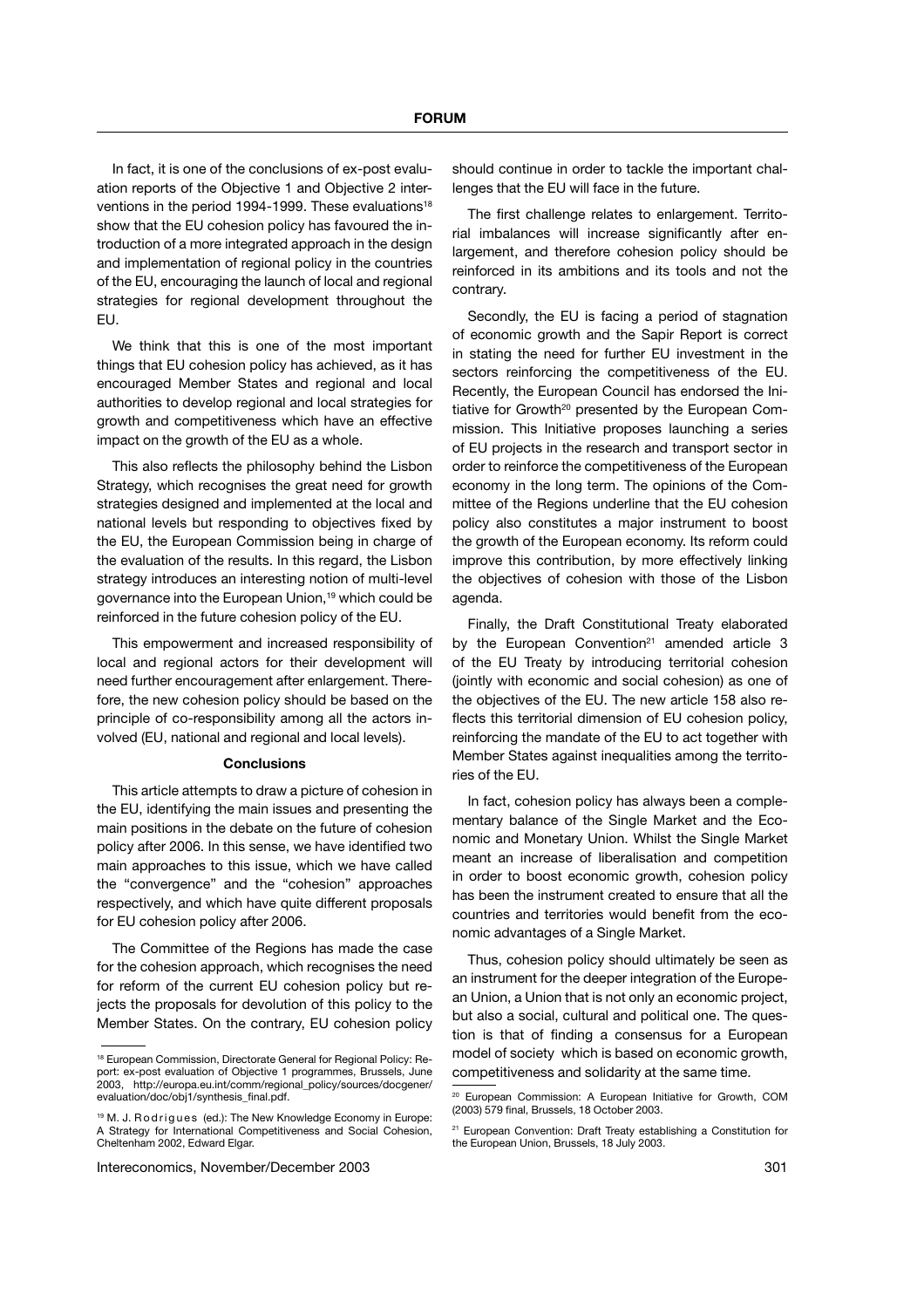## John Bachtler\*

## Reforming EU Cohesion Policy: An Assessment of the Debate

The EU is approaching one of the key milestones in the reform of EU cohesion policy with the publication of the Third Cohesion Report. This is expected to set out the European Commission's latest analysis of the reform debate and provide the basis for EC proposals for the formal negotiations among Member States. The difficult process of drafting the Third Cohesion Report reflects the contested debate within and outside the Commission about the content and time period of the post-2006 financial perspective.

On the one hand, the accession of ten new Member States in May 2004 will have a major impact on the maps of socio-economic disparities across the EU. The eight countries from Central and Eastern Europe, accounting for one-fifth of the EU-25 population, have low per capita income levels, averaging 48 per cent of the EU average and ranging from 62 per cent in the Czech Republic to 34 per cent in Latvia. On the other hand, there appears to be little likelihood of substantial extra budgetary resources being made available to the EU to deal with economic and social cohesion in an enlarged EU. The priority given to cohesion policy in the EU budget is also being challenged by the need to promote EU competitiveness against a backdrop of slow rates of economic growth and faltering progress towards achieving the Lisbon objectives. Other spending pressures come from the greater attention being given to the external EU borders under the "new neighbourhood" policy and the evolving common positions on counter-terrorism, foreign and security policy.

This article examines the debate on the reform of EU cohesion policy. It discusses the key issues and reviews the different policy and budgetary perspectives on the future direction of EU cohesion policy, as well as the individual determinants of the allocation and application of the policy.

## **Key Questions**

EU enlargement is forcing the most fundamental reappraisal of EU regional policy in almost 20 years. Searching questions are being asked about the pur-

pose and funding of EU cohesion policy, the respective roles of the EU and the Member States, and the added value of Community intervention. Under the objective of economic and social cohesion, the scope, resources and complexity of EU intervention have increased enormously over the past two decades, with the aims of promoting convergence, restructuring regional and local economies and fostering inter-regional and trans-national cooperation. The EU clearly has ambitions to do still more, as indicated by the desire to maintain intervention in all parts of the EU (in promoting growth, competitiveness and employment), the long list of spatial and thematic priorities advocated by DG Regio over the past year and the proposals to include the promotion of territorial cohesion as an EU objective in the draft constitutional treaty. Countering these ambitions is the pressure on the EU to recognise the limitations of its resources and to focus its efforts on what is achievable.

The primary concern for EU cohesion policy is clearly to enable the new Member States to catch up economically with the EU-15. Previous experience with the Cohesion Countries, and projections for the new Member States, suggest that achieving convergence in national income per head could take 30-40 years or more. The poorer parts of the current EU also demand further policy attention. In these regions, Structural and Cohesion Funds have evidently had an impact on investment, GDP and employment, but research suggests mixed progress in reducing regional disparities.

At issue is whether the EU should have a role outside the poorer countries and regions. In the view of some richer countries, such support should largely cease. They argue that the implementation of the Structural Funds in the more prosperous EU countries has constituted a "circular flow of money". Instituted as a means of returning some of the budgetary payments of the net contributors, Structural Funds have become an exceedingly complex policy instrument, often spread thinly over too many small areas to make a difference, with multiple policy objectives, priorities and instruments. Obtaining eligibility for Structural Funds has frequently become a totem for regional and sectoral interests, achieving a political and public

<sup>\*</sup> Professor of European Policy Studies and Director of the European Policies Research Centre, University of Strathclyde, Glasgow, UK (http://www.eprc.strath.ac.uk/eprc).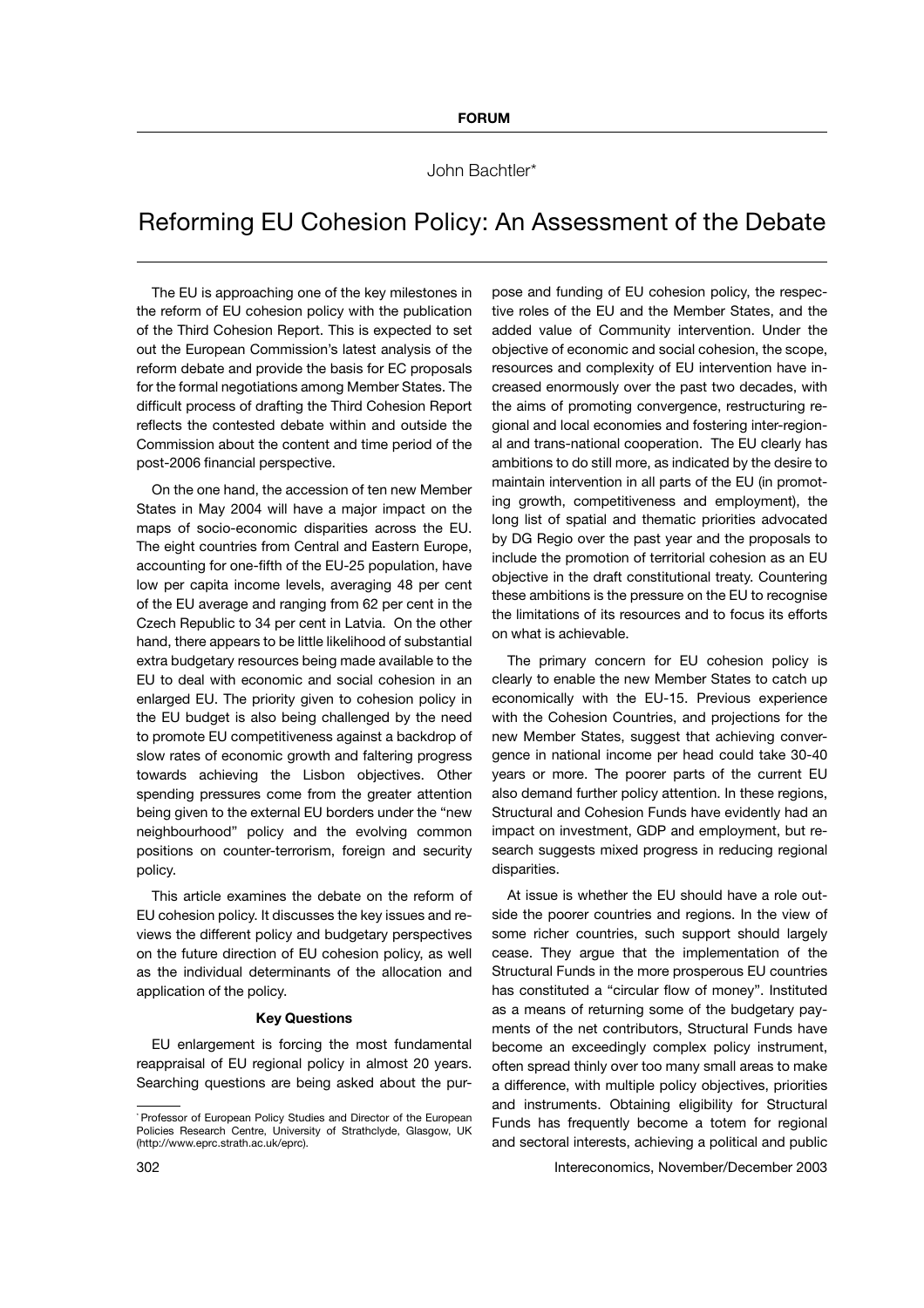profile out of all proportion to the impact of the Funds. Regional development priorities have sometimes been distorted to suit EU policy requirements, and the administrative cost of implementation has been disproportionate.

An alternative view – often advocated by regional interests – is that the Structural Funds, while marginal in terms of economic impact, have had important "process" benefits outside the Objective 1 areas. The EU programming approach is said to promote more strategic coherence, integration and stability in economic development. It has influenced the deployment of resources for economic development, safeguarding or increasing the level of spending. The partnership principle has brought enhanced transparency, cooperation and coordination to the design and delivery of regional development policy, and better-quality interventions as a result. Accountability and learning have been improved by the emphasis placed on monitoring and evaluation. In political terms, the Funds have made the EU more "visible" to citizens, communities and businesses.

This leads on to wider questions about the future interrelationship between EU cohesion policy and national regional policies. Outside of the Cohesion Countries, there has been considerable tension between the policy objectives of the Structural Funds and those of national regional policy. Over the past 15 years, the EC has attempted to achieve more coherence between the two policy areas, principally by trying to bring into line the maps of eligible areas under Structural Funds and national regional aid (approved by the EU competition policy authorities). In a post-2006 policy environment, with limited EU funding for the richer countries, and a changing "paradigm" of national regional policy, involving whole-country approaches to promoting regional growth and competitiveness, a different approach to policy coordination is required. This includes reconsidering the EC control of regional aid and the scope given to richer countries to implement aid as part of their regional policies.

## **The Reform Debate**

In the prolonged run-up to the Third Cohesion Report, there has been extensive and open debate among European institutions, Member States and regional and sectoral interest groups about these key questions. Most Member States, existing and new, have produced position papers, focusing primarily on the budgetary resources to be allocated to EU cohe-

Intereconomics, November/December 2003

sion policy and the preferred models for allocating and implementing the resources.

The most radical thinking on the future of EU regional policy has been undertaken in some of the "net contributor" countries (Netherlands, UK, Denmark, Sweden). They advocate a rationalisation or renationalisation of spending and an exclusive focus of Structural and Cohesion Funds on the poorest parts of the EU, with eligibility determined on the basis of national disparities in GDP per head. This *cohesion model* was first advocated by the Netherlands, which argues that richer countries should be able to deal with their own regional problems. A variant on this approach was put forward by the UK which proposed a "devolved framework" for EU regional policy, whereby the EU would establish overall policy objectives, but the Member States (outside Objective 1) would be responsible for resourcing and implementing policy responses. The case for this model has been boosted by the Sapir Report,<sup>1</sup> which proposes a radical restructuring of the EU budget to support the Lisbon growth agenda.

Some of these views are shared by the federal German government, which would envisage Member States being primarily responsible for their own internal disparities and would also like the EU regional policy budget to be reduced. However, the German approach would continue to focus EU support on a regional basis. The so-called *concentration model*  foresees EU structural resources being concentrated on Objective 1 areas with a GDP per capita of less than 75 per cent of the EU average. Outside Objective 1, it supports special measures where there is particular value added and with only very limited funding (not more than 5-10 per cent of the overall Structural Fund budget). Objectives 2 and 3 would cease to be independent objectives.

The third approach – which commands most widespread support among Member States and European institutions – is for a continuation of the *current policy model*, albeit with considerable simplification of regulations and implementation procedures. This approach would involve focusing between two-thirds and threequarters of resources on Objective 1 regions, but with a sizeable share of funding (minimum of 25 per cent of resources) on Objective 2/3 interventions and interregional, cross-border and transnational support.

<sup>1</sup> An Agenda for a Growing Europe – Making the EU Economic System Deliver, Report of an Independent High-Level Study Group established on the initiative of the President of the European Commission, Brussels, July 2003.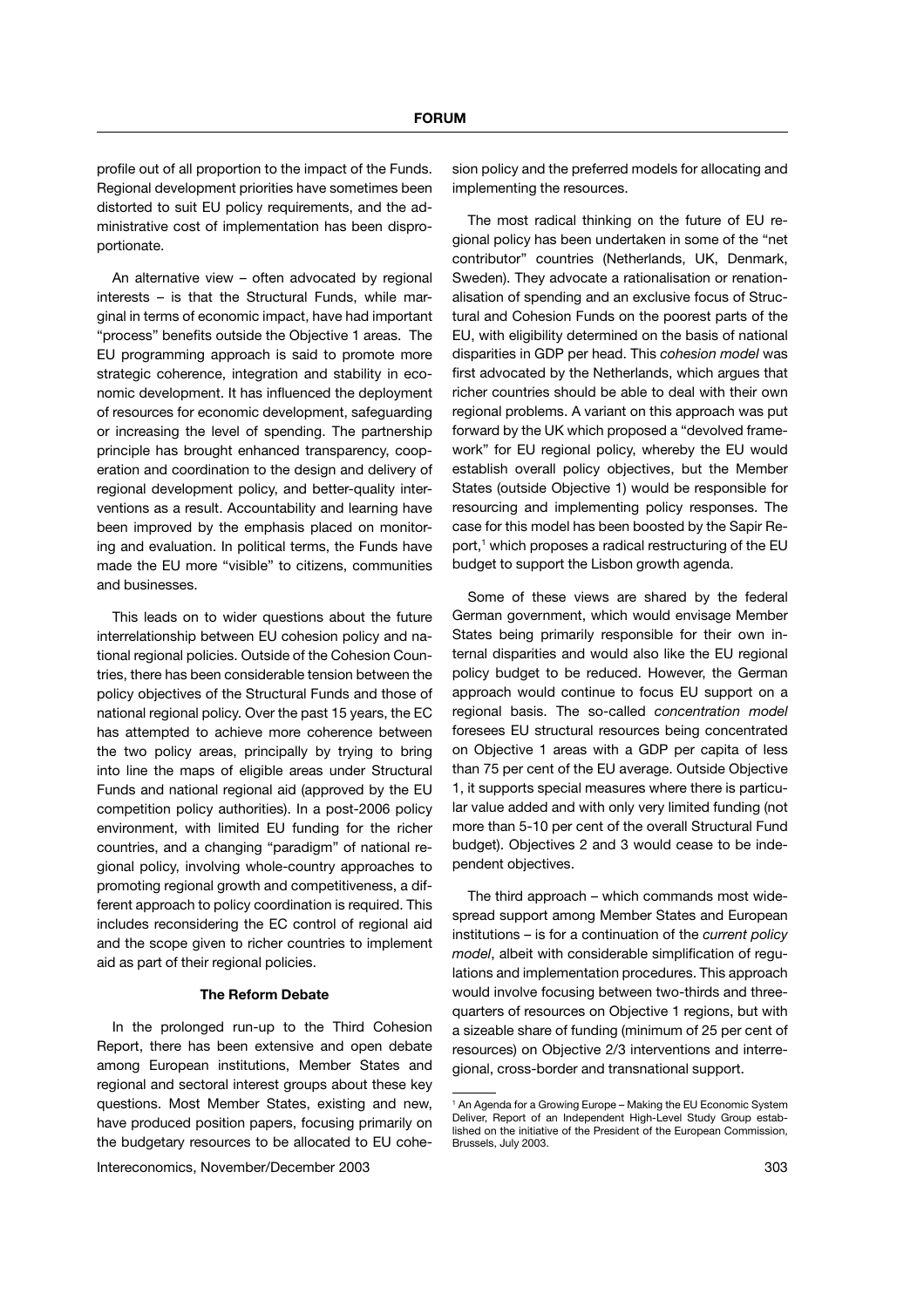These different models for future EU cohesion policy are reflected in the views of how much monev should be spent on Structural and Cohesion Funds after 2006. At one end of the spectrum, Spain, Portugal and Greece, as well as many new Member States, have explicitly called for an increase in EU spending at or beyond the current 0.45 per cent of EU GDP, although without specifying what level of expenditure would be required. The Belgian view also implies that more resources might be needed. Italy and Finland believe that the current ceiling should be maintained, but not exceeded, a view shared by the European Commission, which "considers the level of 0.45% of EU GDP as a reference of credibility for the resources to be allocated to Cohesion Policies for the period after 2006."2

By contrast, the net contributor countries – Austria, Germany, the Netherlands, Sweden, UK – argue in favour of a level of spending considerably below the current 0.45 per cent ceiling. Indeed, the German federal government position implies a target level of 0.34 per cent of EU GDP, and maintains that spending should be discussed in absolute rather than percentage terms. An indication of the differences in funding associated with these proposals is that basing EU cohesion policy spending for 2007-2013 on the absolute amount of spending in 2006 might be around €270 billion, while calculating spending as a percentage of EU GDP could yield about €340 billion (at 1999 prices).

One other factor that has a bearing on the debate is the utilisation of the current budget. Recent Court of Auditors reports have noted significant surpluses in revenue over expenditure, implying scope for savings, especially with respect to Structural and Cohesion Funds. There have been similar problems with the utilisation of pre-accession aid. The state of public finances and administrative capacity in the new Member States may also limit the amount of funding that can be spent in some countries. On this basis, several Member States have noted that the EC could arguably conduct an efficient cohesion policy with significantly less than the current level of appropriations.

Critical to the discussion on future funding of EU cohesion policy is the position taken by different countries on the various determinants of the budget. There is universal agreement among Member States that EU cohesion policy should focus principally on the leastdeveloped parts of the EU through both Structural and

2 La Politique de Cohesion Dans une Union Elargie, Project de discours de M Barnier, Informal Ministerial Meeting Chalkidiki, 16 May 2003.

Cohesion Funds; the main difficulty is how such areas should be defined.

Most Member States consider that Objective 1 areas should continue to be designated on the basis of GDP per capita, but several (Finland, Slovenia, Spain) would prefer other criteria to be used also, such as unemployment in the case of Spain, and low population density and permanent disadvantages in Finland's case. Some old and new Member States argue for a higher percentage of spending to be allocated to Objective 1 (Greece, Italy, Latvia, Portugal).

The Cohesion Countries, and some less-developed regions, are clearly concerned at the possibility of currently eligible areas losing Objective 1 status on statistical grounds alone i.e. rising above the threshold of 75 per cent of average EU GDP per head in an EU-25/27. They have variously proposed that such regions should be considered as Objective 1 regions or at least receive "favourable treatment" close to the level of intensity they would have been entitled to within Objective 1. On the basis of precedent, some Member States maintain that the phasing-out regions should receive transitional support comparable to the current transitional Objective 1 regions (over a fiveyear period), while others are in favour of a shorter phasing-out period. DG Regio has suggested that they should be accorded special "phasing in" support for future non-Objective 1 assistance.

With respect to support for the accession countries, the majority view, among virtually all of the EU-15 and several new Member States is that the current absorption limit on the transfer of EU budgetary resources (4 per cent of national GDP) should apply in the new period. However, there is opposition from some countries – Czech Republic, Latvia, Lithuania – which are concerned that their budgetary transfers will be curtailed by the rules. The conclusions of the Halkidiki Informal Ministerial meeting in May 2003 indicated that the application of the absorption limits should take account of "the special characteristics of certain accession countries".

There is general support for a continuation of the Cohesion Fund. A critical issue for Spain is the potential loss of future eligibility for support as a result of the statistical effect (exceeding the threshold of 90 per cent of average per capita GNI in an EU-25). Several new Member States are in favour of a different balance between the Cohesion Fund and the Structural Funds – wishing to maintain the two-thirds:one-third split in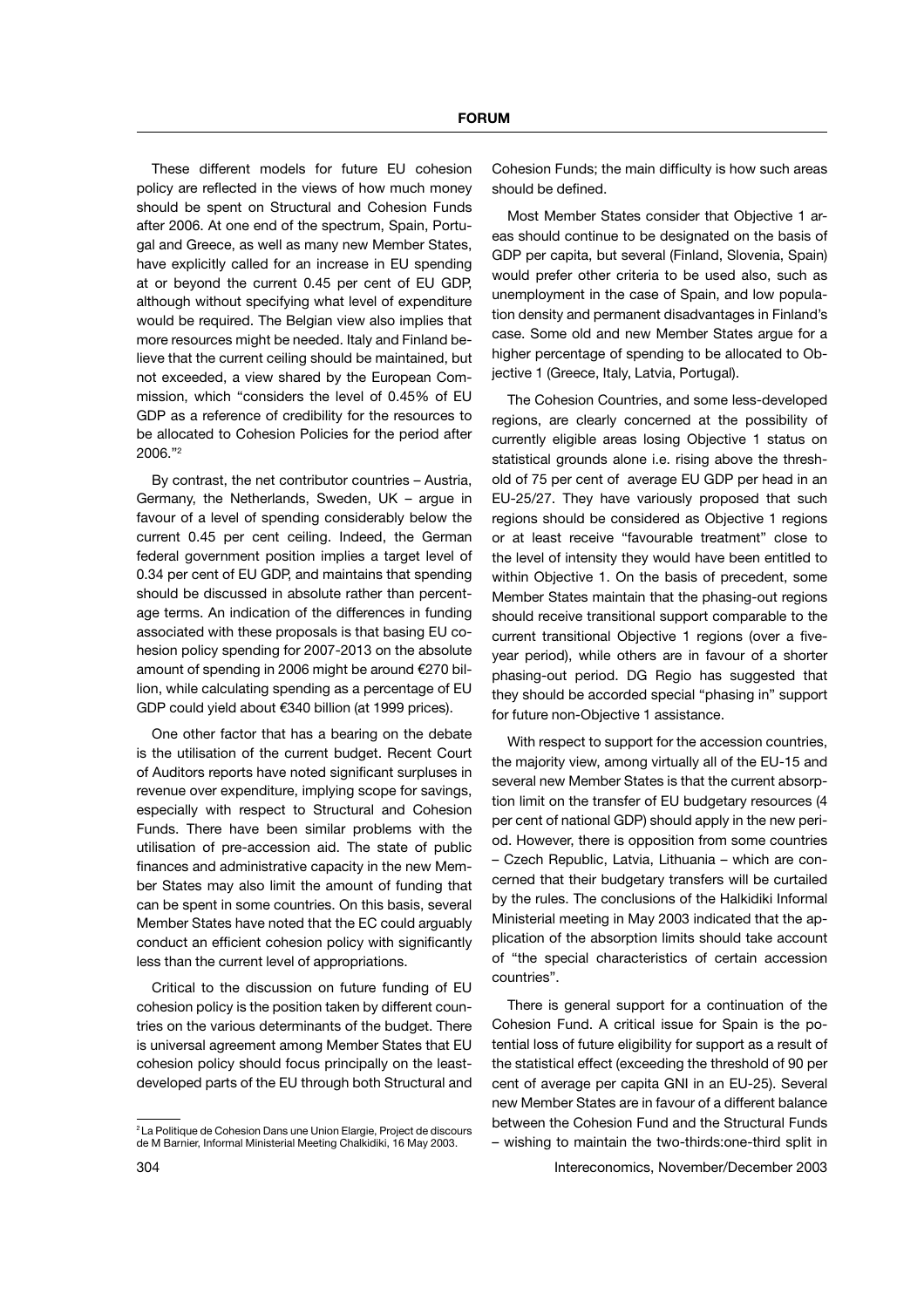the 2004-06 period beyond 2006 and also wanting to see more flexibility in using the Fund.

While there may be broad agreement on aiding the poorer parts of the EU, there is little sign of consensus on the role of the EU outside Objective 1. The views of the Member States and European institutions are divided between those who consider that resources for future EU cohesion policy should be restricted to the poorest countries, those who would like to concentrate virtually all resources on the poorest regions, and those who advocate a sizeable level of resources for EU actions outside the lagging regions.

There are also competing models of whether and how the goals of EU cohesion policy should be pursued and whether policy tasks should be allocated primarily to one level or shared. The EC, other European institutions and many Member States and subnational interests support the current model of policymaking whereby the task of addressing economic and social cohesion is shared among European, national and subnational levels. A fundamentally different approach to EU cohesion policy has been advocated by countries such as the Netherlands, Sweden and the United Kingdom, which consider that the current approach is no longer sustainable outside Objective 1. The UK's proposal foresees broad policy objectives being established at European level (based on the Lisbon agenda) but with the implementation of these objectives being undertaken by the Member States and regions without the transfer of EU resources. This would imply EU cohesion policy in the richer countries being governed by the "open method of coordination".

#### **Conclusions**

Looking forward, it is anticipated that formal negotiations will begin under the Irish Presidency, with the aim (as far as the EC is concerned) of achieving agreement on an "Agenda 2007" package during 2004 to allow legislative texts to be prepared and agreed in 2005 and programmes to be negotiated during 2006. At this stage, the timetable appears optimistic given the complex mix of issues relating to the overall budgetary structure, policy objectives and delivery mechanisms that need to be agreed.

The challenge for the EU is to shape an effective cohesion policy in the context of an enlarged EU, which needs to improve its economic performance. Previous reforms of EU regional policy have been marked by protracted negotiations and a desire for each country to maximise its share of the Funds. Such an approach may be understandable but is counter-productive on several counts. First, it encourages Structural Fund eligibility and receipts to be seen as a sign of "success" and promotes a subsidy mentality among regions. Second, the terms of the debate do not take account of the relative *gains* that countries and regions achieve from European integration. Finally, and most importantly in the long term, the approach undermines public perceptions of the principle of solidarity in the European Union. The message that the EU is making a significant and important commitment to cohesion is often lost amidst the debate on whether supposed national interests have been advanced or not. In the context of EU enlargement, a protracted argument over the share-out of Structural and Cohesion Funds risks promoting division and political conflict when a show of unity and solidarity is most needed.

## Astrid Ziegler\*

## The European Structural Funds under Discussion

In the coming phase of enlargement European co-<br>hesion policy will be faced with new regional and hesion policy will be faced with new regional and employment policy challenges which will have significant effects on the cohesion and structural policies of Europe in general.<sup>1</sup> According to calculations made by the European Commission,<sup>2</sup> with the onset of the next

Intereconomics, November/December 2003

round of enlargement the differences in income and employment at the regional level will increase sharply. The relationship of per capita income between the upper and lower 10% of the NUTS III regions in the year 2000 in the present EU (EU-15) was 2.6, in the enlarged EU (EU-25) it will be 4.4 and (if Bulgaria and Rumania join in 2007) in the EU-27 6.0. Consequently, in an EU of 25, 67 regions would lie below 75% of the average per capita income (in the EU-15 it is currently

 $\mathrm{^{4}}$  Head of the department responsible for structural policy at the Institute of Economic and Social Research (WSI) in the Hans Boeckler Foundation, Duesseldorf, Germany.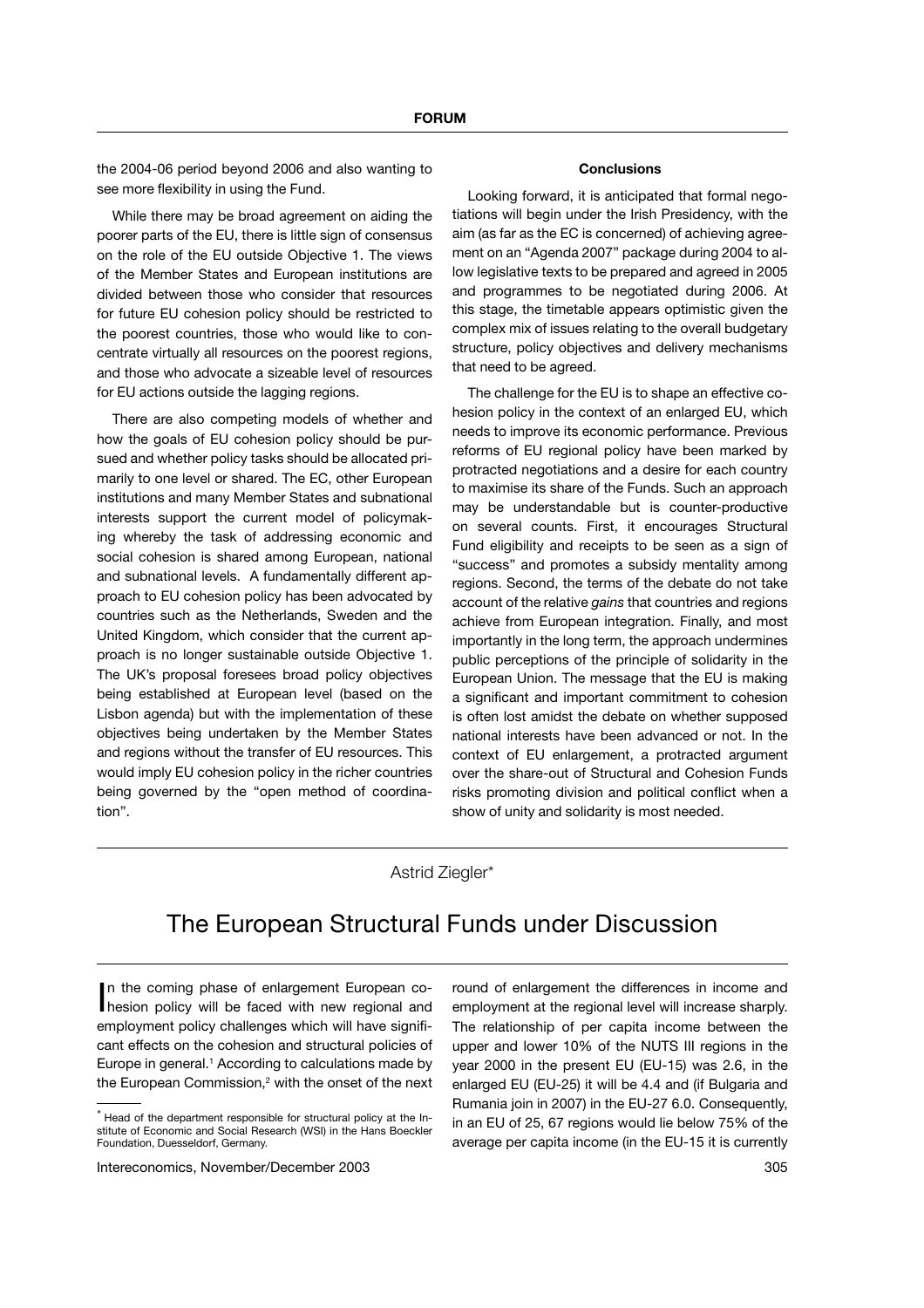48 regions). Of these, 30 regions would be from the EU-15 and 37 from the new Member States. This income threshold (below 75% of the average GDP per capita) is equivalent to today's limit in order to be listed under Objective 1 of the European Structural Funds as a region lagging behind average EU development and receiving the highest funding priority.

Likewise, the coming EU enlargement will bring structural changes to essential aspects of the European labour market. The employment rate will sink and the unemployment rate rise.<sup>3</sup> On the one hand the level of employment in the countries applying for accession is below that of the EU-15 (2001: 6 percentage points lower). Only Cyprus and Slovenia were above the EU average in the year 2001. On the other hand, the high level of unemployment presents a big problem in the countries applying for accession, where in recent years it has risen steadily. The average (in 2001) was 13% and thus above the average within the EU-15. High levels of unemployment among young people (28.6%) are a particular problem as this is more than double the EU average. In the acceding states the average level of unemployment within the upper 10% of the regions was 3.6% and in the lower 10% of the regions it was 24.3%. In comparison the regional unemployment levels in the EU-15 in the upper and lower 10% of the regions was 2.3% and 19.7% respectively.

At the same time the sectoral employment structure will be subject to change. As agriculture plays a larger role in the acceding states than in the present EU, a shift in employment share will take place. According to calculations for 2001 the proportion employed in agriculture in an EU of 25 would be 5.5% (EU-15: 4.1%), and in addition the proportion in the service sector would decrease. Agriculture in the acceding countries is facing – even without the aspect of enlargement – a far-reaching restructuring process which will have considerable influence not only on employment and unemployment, but on the rural regions in general. In other areas of industry (e.g. coal and steel)

and the service sector (e.g. the health service) a process of adjustment in both the old and new Member States will occur. In the end a new European division of labour will crystallise out, whereby it has not been possible, to date, to predict the winners and losers in this process.

Apart from these predictable structural changes in the economy in the enlarged Union, political integration continues to proceed in the EU.

- In recent months the Convent has been working on the draft of a European Constitution, with the aims of sustainable development and a social market economy. The draft also formulates as its aims full employment, the battle against social exclusion and discrimination and the promotion of economic, social and territorial cohesion and solidarity between the Member States (Article 1-3 (3)). This anchors important promotional aims and existing conditions of the European Structural Funds in the European Constitution and thereby further enhances the status of the political field of the European Structural Funds.
- Additionally, the "Lisbon Strategy" aims at making the EU the most competitive, most dynamic, knowledge-based economic area in the world. If this strategy is taken seriously, it will have immediate effects on the structural-political funding canon of the EU, whereby it remains open how this aim can be achieved, namely of integrating those regions most seriously lagging behind the EU average, plus the most disadvantaged groups of people on the labour market, into this "most competitive, most dynamic, knowledge-based economic area in the world".
- The current funding period of the European Structural Funds is already subject to the influence of the common European employment strategy. After enlargement the EU intends to hold on to its quantitative targets and to bring the general level of employment as far as possible up to 70% by 2010, and the level of employment of women up to 57% by 2005 – and to 60% by 2010. There is no simple way to achieve these high employment targets in an enlarged EU. In the next funding period, too, the European Structural Funds will have to make a large contribution to European employment strategy.

#### **Consequences for the European Structural Funds**

Owing to the fact that the development of the majority of regions in the accession countries is considerably lagging behind the EU-15 average, there will be serious problems in regard to economic and

 $^3$  lbid., p 14.

<sup>&</sup>lt;sup>1</sup> Reasons for structural reform do not result from the coming round of enlargement and the foreseeable end of the current funding phase, but from the structural change within the economy itself – such as the internationalisation and globalisation of decision-making within the economy, decentralisation and regionalism. Although these trends will have a big influence on the structural development of Europe, they are not entered into in depth here. Cf: European Commission: European Regional Development Concept. On the way to a balanced and sustainable development of the European Union, Luxembourg 1999.

<sup>2</sup> European Commission: Second Interim Report on Economic and Social Cohesion, p.11.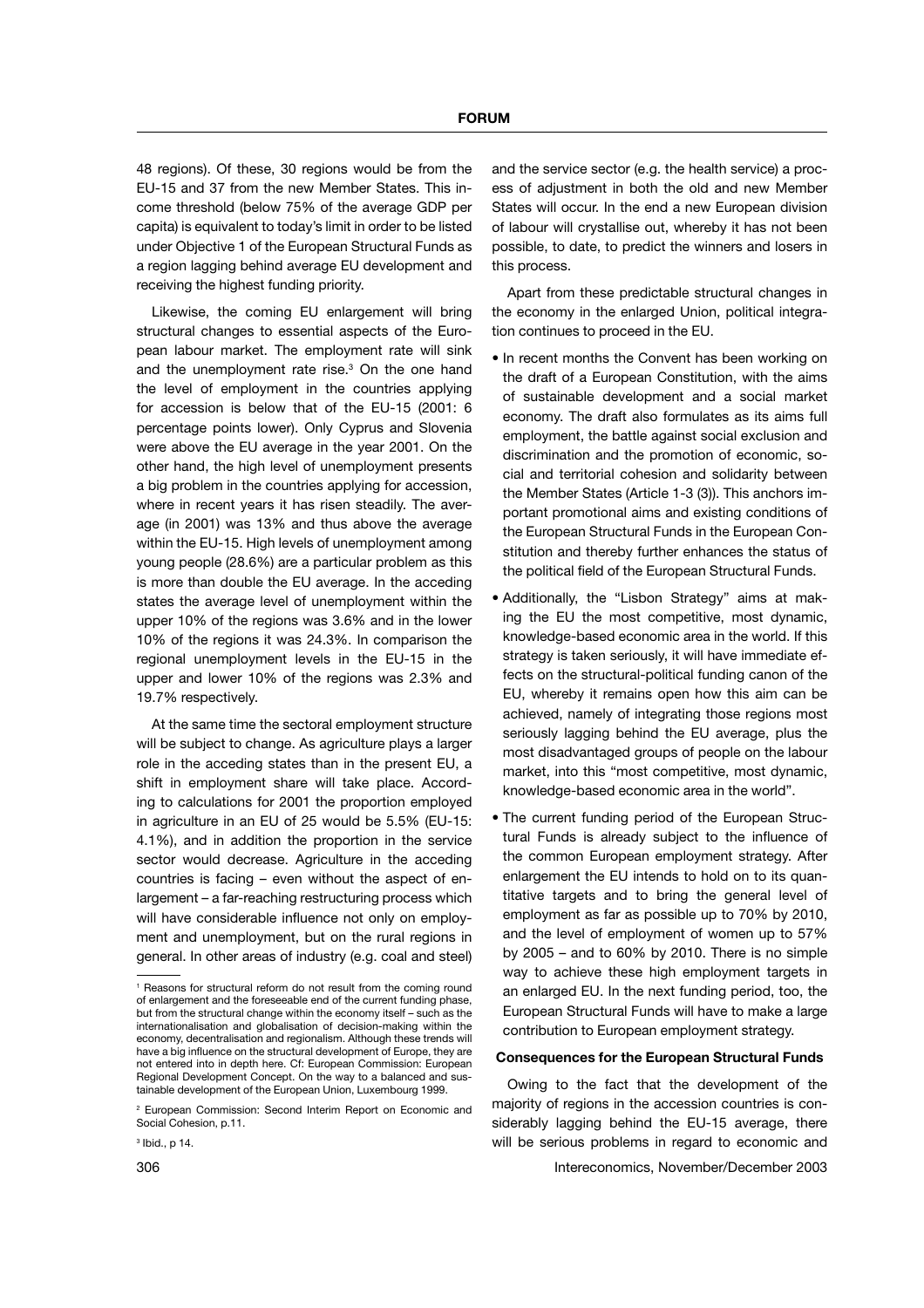social cohesion. In the course of enlargement the regional differences in respect to the economy and the labour market will increase. Not only will the number of structurally weak regions be higher, but their structural weakness will be more far-reaching. The existing regions in the EU-15 which lag behind in development will be joined by regions in the new Member States whose economic and social problems will far exceed anything previously known. The structurally weak regions of the existing EU-15 will continue to remain in need of funding.

After accession it is planned to supplant the present introductory aid with funding from the European Structural Funds. To maintain the priority aim of European cohesion policy – that is, to concentrate primarily on those regions with the greatest developmental deficits – the largest amount of future financing for cohesion policy will flow into the structurally weak regions of the new Member States.

After enlargement, according to 2001 figures, because the EU average will sink, 18 of the current Objective 1 regions eligible for funding would then be below the level of eligibility – without their economic situation having changed in any way ("statistical effect").4 From 2007, almost all east German Objective 1 regions would – because of the statistical effect alone – be excluded from funding, if the previous 75% criterion were to be maintained as the limit for Objective 1 regions in the EU-25.<sup>5</sup> Whether the results of this calculation will still be relevant in 2006/2007, after data updating, is not certain as the development of the economy in east Germany has constantly lagged behind the Federal and Union average since 1997.<sup>6</sup> It is certain that Germany will lose a considerable portion of European funding. With the pending integration of new Member States into the European Structural Funds there will be a reduction of funding for Germany, even though there will still be a need for national and European funding in Germany after 2006.

Intereconomics, November/December 2003

Not only the European Structural Funds influence the design of the national funding systems in the area of labour market and structural policy, but in recent years also increasingly the system for the monitoring of European financing. This has less to do with frictional loss within the national systems where the promotion of human resources and measures relating to the infrastructure are concerned, than with the concrete support for enterprise. Member States are obliged to approach the European Commission regarding their national regional policy for example, providing information on the situation of the region to be funded and the percentage of the population living there, before receiving approval. Regional aid can only be provided to those enterprises based in the funding regions approved by the European Commission. Under status quo conditions any new structuring of the European Structural Funds would lead to further cuts in the national system. In order to prevent this – in the face of the challenge facing the old EU – European aid policy must be reformed. Two points are necessary: in a first step the national funding requirements must be recognised at the European level. In a second step the framework aid for the Member States must change, so that they can apply a regional policy of their own. The aim should be to coordinate regional policy at the various levels so that a meaningful extension is achieved.

Without adequate financial support from the future European Structural Funds it will not be possible to overcome the pending structural problems in the old and new Member States. In the face of the unique extent of the economic and social disparities in an enlarged EU, it can be assumed that intensive, long-term efforts will be necessary. Since the end of the 1980s the financial framework of the European Structural Funds has been expanded together with each reform. However, the tight public budget in many EU countries will mean that this trend cannot simply be continued. On the other hand, the new Member States will only make negligible contributions to the EU budget. That means that, from 2007, funding flowing into the new Member States will have to be provided by the old ones. As the payments from the Structural Funds are limited to the top limit of national GDP (at present 4%), it is to be anticipated that the net transfer to the (relatively poor) new Member States will not overburden the old Member States.

### **The Current Reform Discussion**

At the start of the current funding period, in the year 2001, the European Commission presented the Second Cohesion Report and opened the debate on

<sup>4</sup> A GDP per inhabitant of 75% of the EU-15 average will, after enlargement, be equivalent to 83% of the EU-25 average. Cf. Markus Eltg e s : Die Auswirkungen der EU-Osterweiterung auf die europäische Strukturpolitik, in: WSI-Mitteilungen, No. 1, 2003, p.14.

<sup>5</sup> In Germany, only Dessau in Saxony-Anhalt and Chemnitz in Saxony would remain below the 75% limit in the EU-25. European Commission: Second interim report….., op.cit., Table 5(b).

<sup>6</sup> Cf. inter alia Jan Pr i e w e : Ostdeutschland 2010 – Perspektiven der Investitionstätigkeit, Deutschland 2002, pp. 27-34. Cf. the relevant assessment by Markus Eltges, op. cit.: "Due to the rather unfavourable development in the regions of the new Länder in comparison to other areas of Europe, there is much to be said for the regions there maintaining their Objective 1 status. A complete cut in funding is probably unlikely. In addition, regulations governing the loss of funding will soften the blow."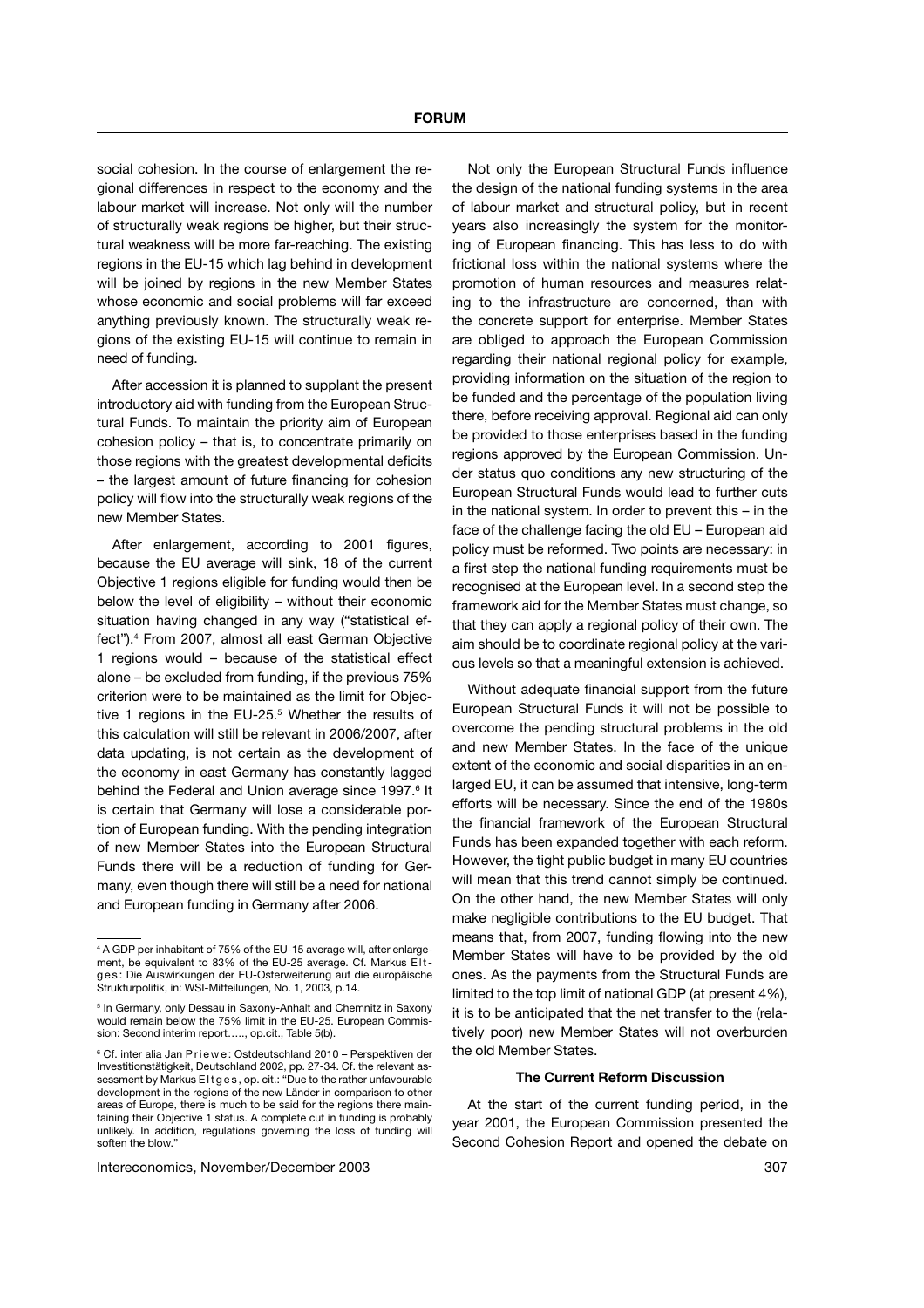the form and structure of future cohesion policy after 2006. At that point the Commission had prepared the Member States for the idea that cohesion policy after 2006 would change considerably – to the advantage of the new Member States and to the disadvantage of the old Member States. If, and to what extent, this will occur depends on the results of the negotiations amongst the Member States. Measures agreed upon for AGENDA 2007 will be carried out according to the rules set down in the Treaty of Amsterdam. Here the unanimity principle must be applied. It will take some time until the new concept has finally been passed, but past reform debates indicate the general direction that future European Structural Funds will be taking.

How this debate is resolved is of great significance for Germany. If, for example, the current exclusion criteria for Objective 1 and Objective 2 regions are maintained, there will be hardly any more Objective 2 regions in west Germany, and in the new German Länder all regions, apart from Dessau and Chemnitz, would by-and-large be excluded from the Objective 1 framework (see above). In connection with the subsidy reservations on the part of the  $EU$ ,<sup>7</sup> the Federal Republic of Germany would have no room for manoeuvre as far as its structural-political intervention is concerned. It therefore comes as no surprise that in Germany, in recent months, there have been voices raised in a number of places,<sup>8</sup> all introducing their own proposals into the debate. As the discussion process advances, however, alterations in the basic attitude can be recognised.

During this first phase two equal but opposing reform models confronted each other: a region-centred approach based on the previous level of development and a country-centred approach based on the level of national wealth. In the meantime it is clear that only a regionally centred model, based on the status quo, has any chance of being accepted.<sup>9</sup> In initial comments, the European Commission has maintained its preference for the regional approach in the next funding period, and the Federal Republic of Germany (as the most important potential supporter of the net fund

model) has come out in favour of a concentration of European Structural Funds on the most needy regions according to the previous criteria of Objective 1 (and not the most needy Member States).<sup>10</sup> Germany has therefore joined in the support for the recommendations of the European Commission. It appears that in the coming funding phase the European Structural Funds will also give priority to promoting the regions lagging behind the EU average. Objective 1, as a central component of EU structural policy, is therefore not called into question. A uniform solution for the regions, which would be based on the statistical effect of the Objective 1 promotion, is not in sight. In this connection two options are favoured: raising the threshold level or the introduction of temporary regulations, whereby the European Commission itself speaks of a generous phasing-out period. To date, many positions assume that even after 2006 there will be funding beyond the Objective 1 funding. The contours of the new Objective 2 programme, however, remain unclear. The European Commission has also made non-committal remarks about re-formulating the strategies for regions outside the Objective 1 funding, and designing a new policy which would contribute more to economic and social cohesion.<sup>11</sup> There is also a lack of concrete statements and perspectives on the future of employment policy objectives of the European Structural Funds (Objective 3), the Community Initiatives (with the exception of cross-border cooperation and support for urban problem areas) and further basic principles of European Structural Funds (like partnership, programme planning, additional responsibility and efficiency).

## **Some Considerations for the "New" Concept after 2006**

The reform of European structural policy for the time after 2007 will, in all probability, be relatively closely oriented to the status quo, and in future the resources of the Structural Funds will be concentrated on the most needy regions, and particularly on the regions in the new Member States. The European Structural Funds as the political field of the European Commission will not be called into question. On the contrary, they will be responsible for the economic and social integration of the new Member States into the EU. However, the challenges of the enlargement process

<sup>&</sup>lt;sup>7</sup> Cf. the discussion in Bernd Reissert: European Framework Conditions for German Structural Policy, and in Frank Gerlach, Astrid Ziegler: The Future of Structural Policy, Maarburg 2003 (forthcoming).

<sup>&</sup>lt;sup>8</sup> Individual proposals on the form and structure of future European structural policy were presented by, amongst others, the Federal German Government, the Minister Presidents of the Bundesländer, the east German *Länder*, the Standing Conference of Ministers for Economic Affairs and the *Land* of Berlin.

<sup>9</sup> The individual reasons as to why a net fund model could not gain acceptance can be foound in Bernd Reissert, op. cit.

<sup>10</sup> Cf., among others, European Commission: Second Interim Report..., op. cit.; Astrid Ziegler: Synopse wichtiger Positionen, in: Frank Gerlach, Astrid Ziegler, op. cit.

<sup>&</sup>lt;sup>11</sup> Cf., among others, European Commission, ibid.; and Astrid Ziegler, ibid.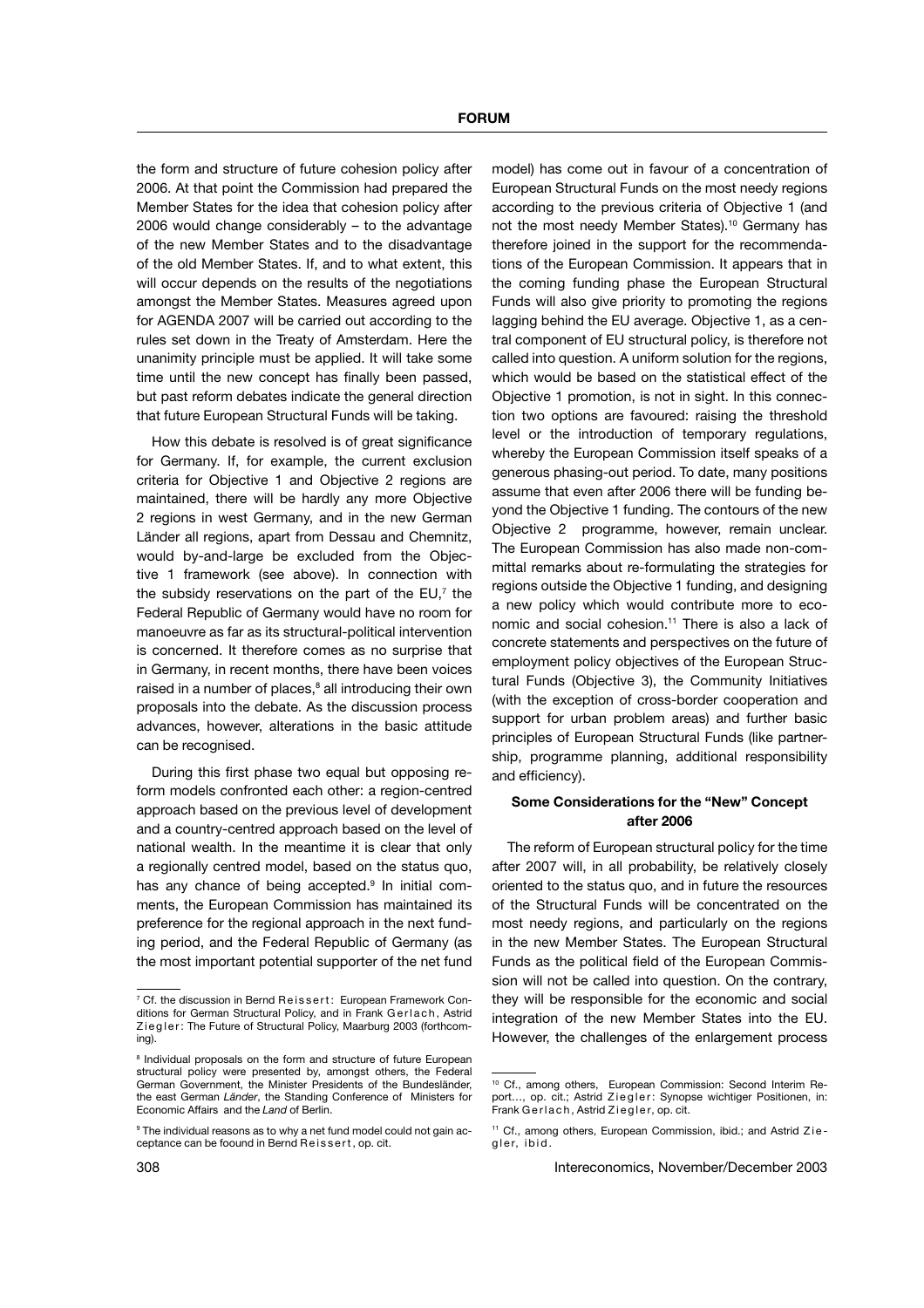are linked to a revision of the funding amounts for the previous regional and employment policies.

After 2006 the acceding Member States will also have transformation problems to contend with, which will demand solutions of a far more intensive nature than the economic and social problems in the structurally weak areas of western Europe. On the other hand, the preparatory phase could be used by the acceding states to build up the regional administrative structures needed to implement the European Structural Funds but despite many efforts the formerly centrally structured new Member States would be overtaxed by the funding philosophy of the Structural Funds. This demands, not least, some thought regarding the setting of targets for the Objective 1 funding and, from a German point of view, about possibilities of lessening the statistical effects in the old Objective 1 regions.

The pending structural and transformation problems in the EU-25 can only be solved if the European Structural Funds have an adequate financial budget. Although many Member States are faced with their own desolate financial budget, securing comprehensive funding is of central importance for the next funding period. It would seem that keeping the 0.45% threshold of EU-GDP for the financial budget of the European Structural Funds is the thing to do. Similarly, the top limit of 4% of national GDP, as the maximum payment from the Funds to the Member States, should not be encroached upon. In this way the ability to absorb the costs would not be overtaxed, particularly for the new Member States.

Coping with the pending structural problems after 2006 will be too much for a single fund. For this reason, in order to be able to promote integrated regional development and sustainable employment effectiveness after 2006, a number of funds will be necessary. Against the background of economic and social cohesion, the regional fund – and the social fund – should be regarded as independent funds in the coming funding period. The previous concept of the cohesion fund would not apply under the new conditions of the enlarged EU. In particular, the reason for its introduction – to prepare the southern European countries and Ireland for economic and monetary union – is no longer valid. In the face of the pending entry of relatively "poor" states into the EU, it would appear that support for Member States in parts of the EU-15 is outdated. In the next funding period an integrated application of funds should be pursued, or even made compulsory. In order to solve the structural and employment policy

Intereconomics, November/December 2003

problems it is necessary to apply several funds simultaneously.

There will be considerable structural problems in the regions of the old Member States after the coming round of enlargement. Apart from the Objective 1 programme, regional policy must also be targeted to encourage development in those regions affected by structural crisis, for example former industrial regions and rural areas. The regionally oriented Objectives programme should concentrate on integrated, sustainable regional development which should be initiated according to the principle of a wide-based partnership. At the same time, the centre of the development of the infrastructure should be the "soft" areas of infrastructure, which provide support for enterprises in an employment-effective way – by setting up and expanding networks and promoting human resources.

Against the background of the strained labour market situation in many EU countries, it is indispensable to have a horizontal aim that supports measures to promote labour market policy and focuses on target groups within the labour market. On the one hand, in most Member States it is still necessary to carry out active labour market policy, which is essential for those persons and regions in the greatest difficulties. Although, on the other hand, the majority of Member States are currently fighting considerable employment problems, labour market forecasts assume that in a few years there will be a lack of employees and in the EU the individual countries will be competing with each other to get a hold of the best qualified workers. It is particularly Objective 3 which, within the framework of European Structural Funds, is the link to the aims of the Lisbon Strategy and European employment policy guidelines. Also in the next funding period the Objective 3 programme is to encourage employment chances for the unemployed by improving measures towards active labour market policy and guaranteeing equality in the labour market.

The Community Initiatives (CI), as the structural policy instrument of the European Commission, have become an important and indispensable instrument within the European Structural Funds. The CI take up issues in the interests of Europe and are of specific benefit to European development. The current CI are successful, above all because of their aim to encourage cooperation structures within development projects, to encourage cross-border cooperation and balanced and sustainable development. The content of these innovative approaches, which focuses on cooperation between those involved in sectoral, regional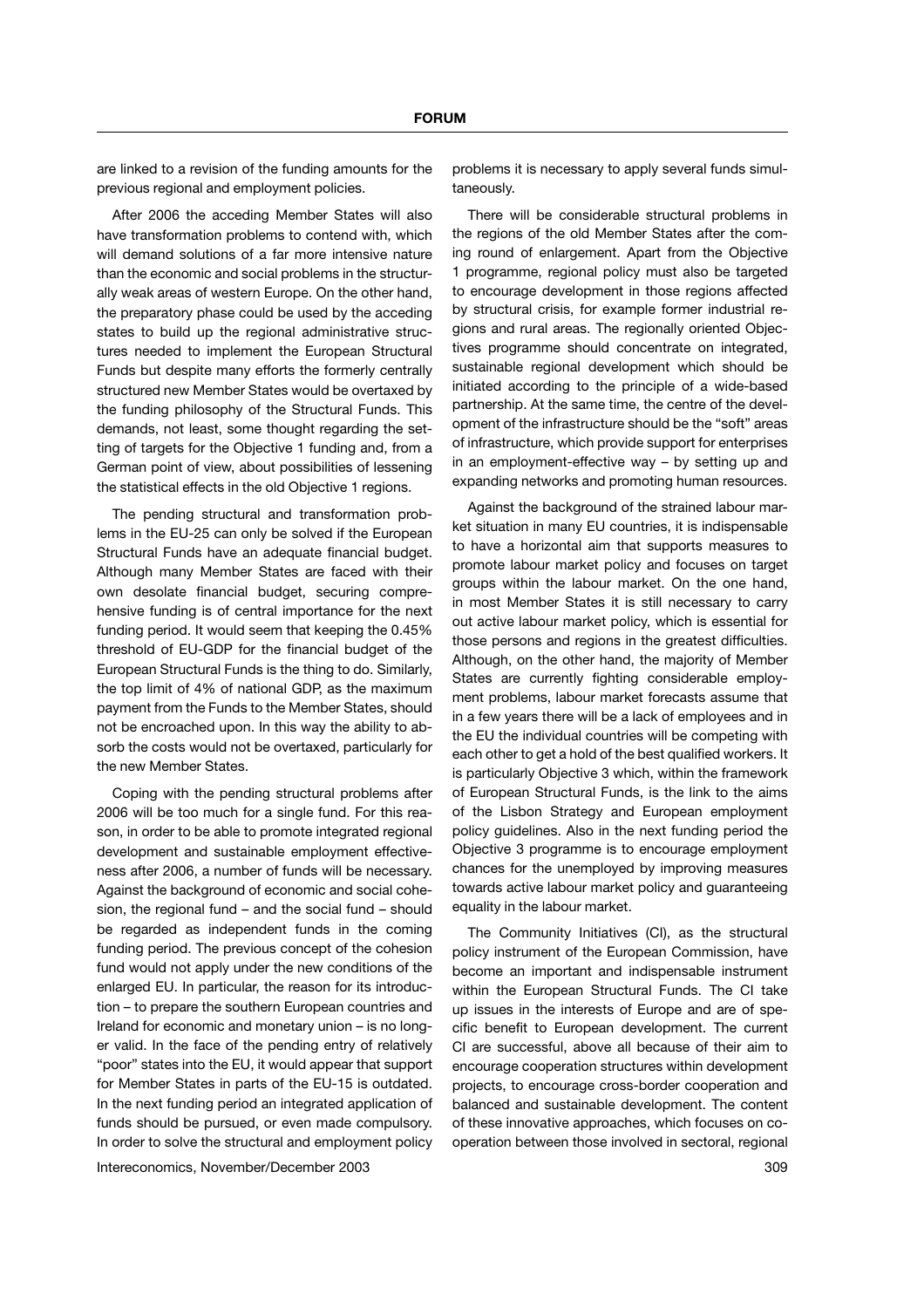and local affairs, and thereby sets in motion new and dynamic approaches to the labour market, is to be taken over in the new funding phase to serve as a model for the mainstream promotion operated by the Structural Funds. Especially the aim of encouraging partnerships within the framework of EQUAL is to be taken over as a principle of the ESF.

There are, however, aspects of the existing 4 Community Initiatives which are in need of reform. On the one hand, the 3 CIs – URBAN, EQUAL and LEADER – are not clearly separated as regards objectives. On the other hand there will be a large number of regions which are situated on the outer boundary of the EU, whereby it is less the number, and more the dimension, of these regions which is of concern to INTER-REG. In the new funding phase it will be necessary, in the border areas between the old and new states, to uphold the cooperation structures established in the current phase. The border areas along the new EU outer frontier will have to be the focus of cross-border and inter-regional cooperation, it will also be necessary to coordinate existing resources in INTERREG. In addition, in the former border areas of the EU a process of adaptation will be vital.

Apart from a harmonious, balanced and sustainable development of the EU, the European Commission, with the aid of the European Structural Funds, wants to encourage a high level of employment, equality of opportunity between men and women, a high degree of environmental protection and the improvement of environmental quality.<sup>12</sup> In the new funding phase these objectives will also have precedence and be an indispensable element of the European Structural Funds. This simultaneously guarantees the link between European Structural Funds on the one hand, and the European Constitution, the Lisbon Strategy and European employment strategy on the other. But these basic principles must be taken into account more intensively than before when distributing the Structural Funds. For the future, it will be important that all structural measures are given a strong orientation towards employment, that sustainable development and principles of gender mainstreaming are automatically anchored in the aims, and that the system of evaluation places emphasis on maintaining those aims determined to be of paramount importance.

The aim of horizontal concentration is the solving of structural problems through the integrated application of European Structural Funds. This principle has been a central theme since the fundamental reforms of European Structural Funds in 1988 were adopted. In practice, however, reality is different. These principles have not been adequately put into practice. The core problem pertaining to the principles is the egoism which characterises the areas of responsibility at all levels, and which prevents any real interdisciplinary cooperation or integrated promotion of structural and labour market policy measures. An important idea is the regional development concept, on the basis of which the regions put in their applications. The regional development concept is to be continued in the new funding phase, to be developed and applied according to the principle of partnership. This can improve the efficiency of the application of funds, so that, for example, strategic priorities can be established and funding criteria fixed, synergy encouraged and the possibilities for courses of action amongst the participants coordinated.

The sectoral concentration contributes to qualifying structural policy through the promotion of product chains and business associations. This support is aimed at promoting the strengths of a region. Within the framework of future European Structural Funds this means that the consideration of economic connections and the demands of clusters should be given more priority in a) the development of infrastructure, b) the promotion of innovation links between business and universities, c) an increase in the prestige of science and research and d) the improvement of human resources.

## **Outlook**

European Structural Funds will continue to exist after 2006. There is a wide political consensus that also in the future the European Structural Funds should give priority to the structurally weak regions and to those who are socially excluded. This applies, above all, to the process of bringing the new Member States up to the average European level of wealth, but also to the regions within the EU-15 that are economically underdeveloped. Beyond that, it remains contentious which areas of structural policy will demand European intervention. At the end of the year the European Commission will present its 3rd Cohesion Report, and present comprehensive ideas pertaining to future European Structural Funds. The debate on the future of European Structural Funds will, however, continue well beyond that point in time.

<sup>12</sup> European Commission: Structural Policy Measures 2000 – 2006, Comments and Directives, Luxembourg 2000, p.33.